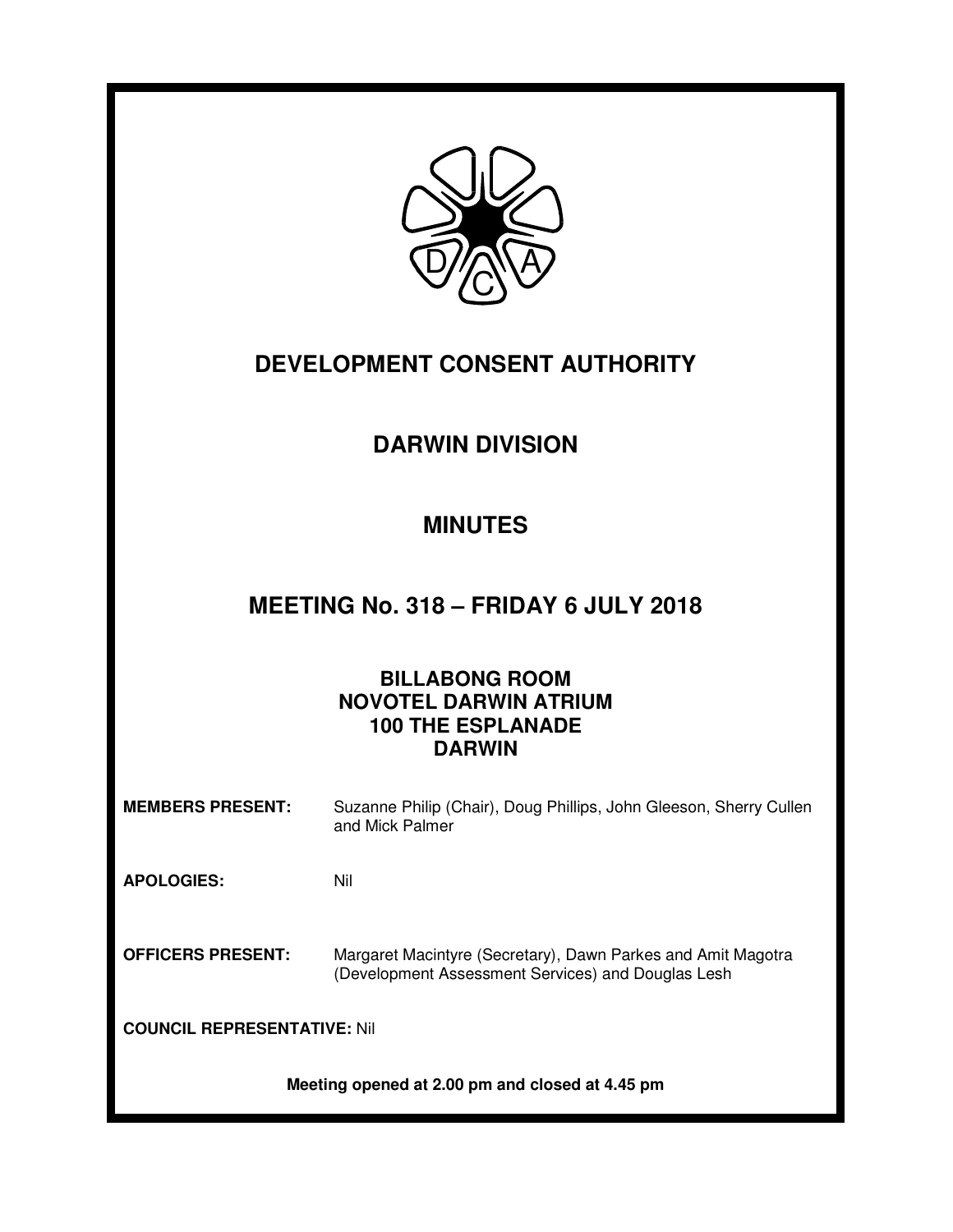**THE MINUTES RECORD OF THE EVIDENTIARY STAGE AND THE DELIBERATIVE STAGE ARE RECORDED SEPARATELY. THESE MINUTES RECORD THE DELIBERATIVE STAGE. THE TWO STAGES ARE GENERALLY HELD AT DIFFERENT TIMES DURING THE MEETING AND INVITEES ARE PRESENT FOR THE EVIDENTIARY STAGE ONLY.** 

#### **ITEM 1** SUBDIVISION AND CONSOLIDATION TO CREATE SEVEN LOTS<br>PA2018/0215 LOTS 10176 &10177 (41 & 2) STOKES HILL ROAD & LOT 10178 H **PA2018/0215 LOTS 10176 &10177 (41 & 2) STOKES HILL ROAD & LOT 10178 KITCHENER DRIVE, TOWN OF DARWIN APPLICANT MASTERPLAN NT**

 Mr Simon Tonkin, Mr Jack Priestley and Ms Cat Tatum (Masterplan NT), Mr Cian Davis (Bates Smart), Mr Andy Payne (Landbridge). Mr Craig Cullen (JLL), Mr Gareth Edwards, Mr Mike Hughes, Heather and Jeff.

 Submitters in attendance: PLan: The Planning Action Network – represented by Ms Margaret Clinch and Mr Graeme Hockey.

 Mr Hockey tabled three photographs taken from on-board deck 8 of the cruise ship 'Ovation of the Seas' and looking towards the subject site.

Interested parties in attendance:

 Mr Geoff Weeks and Ms Rachel Beaumont-Smith (Tourism NT Board), Mr Jason Finlay and Ms Anne Tan (DTBI), Mr Brian O'Gallagher (Deputy CEO, NT Chamber of Commerce), Mr Michael Wells (DTC), Mr Mark Ashley (DTC), Mr Carl Muir (Honeywell Building Services), Ms Lorelei Fong Lim (Office of the Leader of the Opposition), Ms Leah Clifford and Ms Sharon Jones (DIPL), Ms Jane Davies and several others whose names were not recorded.

**RESOLVED** That, pursuant to section 53(a) of the *Planning Act*, the Development Consent 114/18 Authority consent to the application to develop Lots 10176, 10177 (41 & 2) Stol **114/18** Authority consent to the application to develop Lots 10176, 10177 (41 & 2) Stokes Hill Road and Lot 10178 Kitchener Drive, Town of Darwin for the purpose of subdivision and consolidation to create seven lots, subject to the following conditions:

#### **CONDITIONS PRECEDENT**

- 1. Prior to the commencement of works, a schematic plan demonstrating the on-site collection of stormwater and its discharge into the Transport and Civil Services Division of the Department of Infrastructure Planning Logistics and/or Darwin Waterfront Corporation and/or Crown Land Estate Division of the Department of Infrastructure Planning Logistics drainage system shall be submitted to and approved by relevant agency, to the satisfaction of the consent authority.
- 2. Prior to the commencement of works (including site preparation), an updated water and sewer infrastructure Masterplan for the locality is to be submitted to and approved by the Power and Water Corporation, to the satisfaction of the consent authority.
- 3. Prior to the commencement of works, the developer shall provide a Conservation Heritage Management Plan to the requirements of the Heritage Division, Department of Tourism and Culture, to the satisfaction of the consent authority.

| These minutes record persons in attendance at the meeting and the resolutions of the  |
|---------------------------------------------------------------------------------------|
| Development Consent Authority on applications before it.                              |
| Reliance on these minutes should be limited to exclude uses of an evidentiary nature. |
|                                                                                       |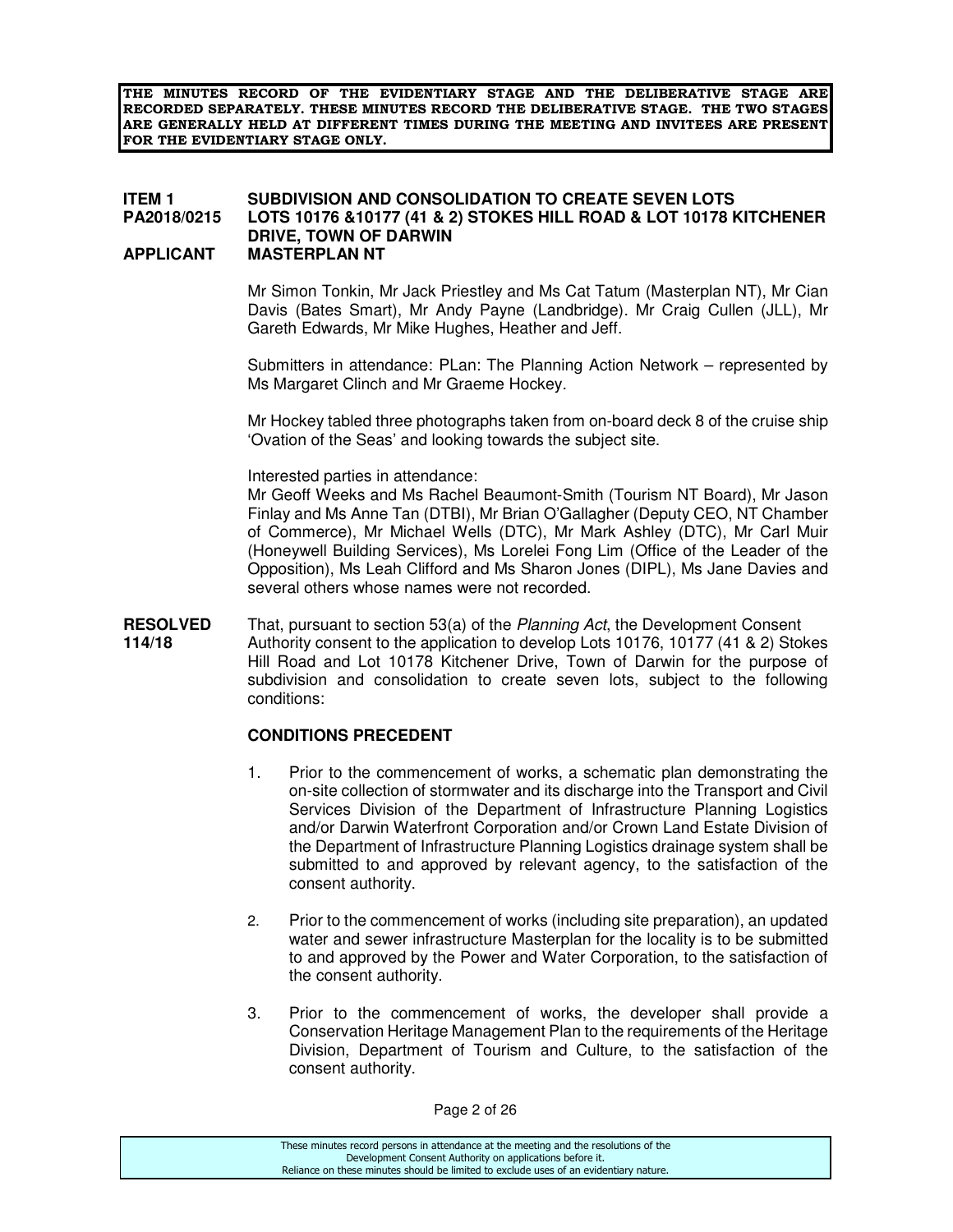- 4. Prior to the commencement of works, a Construction Environmental Management Plan (CEMP) for the construction stage of the development must be submitted to and approved by the consent authority upon the advice of the Environment Division and Rangelands Division of the Department of Environment and Natural Resources. When approved, the CEMP will be endorsed and will then form part of the permit. The works at all times are to be conducted in accordance with the endorsed plan.
- 5. Prior to the commencement of works, an Erosion and Sediment Control Plan (ESCP) is to be submitted to and approved by the Consent Authority on the advice of the Department of Environment and Natural Resources (DENR). The ESCP must be developed by a Certified Professional in Erosion and Sediment Control (CPESC) and in accordance with the Key Principals of erosion and sediment control as specified in the IECA Best Practice Erosion and Sediment Control Guidelines 2008. The ESCP should detail methods and treatments for minimising erosion and sediment loss from the site during the construction phase and that all disturbed soil surfaces must be satisfactorily stabilised against erosion at completion of works. Information regarding erosion and sediment control and ESCP content is available at www.austieca.com.au and the NTP website: https://nt.gov.au/environment/soil-land-vegetation. The ESCP should be emailed for assessment to: DevelopmentAssessment.DENR@nt.gov.au

# **GENERAL CONDITIONS**

- 6. The works carried out under this permit shall be in accordance with the drawings endorsed as forming part of this permit.
- 7. The works carried out under this permit shall be in accordance with the following:
- (a) Construction Environmental Management Plan (CEMP);
- (b) Erosion and Sediment Control Plan (ESCP); and
- (c) Conservation Heritage Management Plan to the satisfaction of the consent authority.
- 8. The subdivision as shown on the endorsed plans must not be altered without the further consent of the consent authority.
- 9. All existing and proposed easements and sites for existing and required utility services must be vested in the relevant authority for which the easement or site is to be created on the plan of subdivision submitted for approval by the Surveyor General.
- 10. Any developments on or adjacent to any easements on site shall be carried out to the requirements of the relevant service authority to the satisfaction of the consent authority.
- 11. All proposed roads to be created on the plan of subdivision submitted for approval by the Surveyor General must be dedicated to the relevant Northern Territory or local government authority.
- 12. The owner of the land must enter into agreements with the relevant authorities for the provision of water supply, drainage, sewerage and electricity facilities, and telecommunication networks to each lot shown on

Page 3 of 26

| These minutes record persons in attendance at the meeting and the resolutions of the  |
|---------------------------------------------------------------------------------------|
| Development Consent Authority on applications before it.                              |
| Reliance on these minutes should be limited to exclude uses of an evidentiary nature. |
|                                                                                       |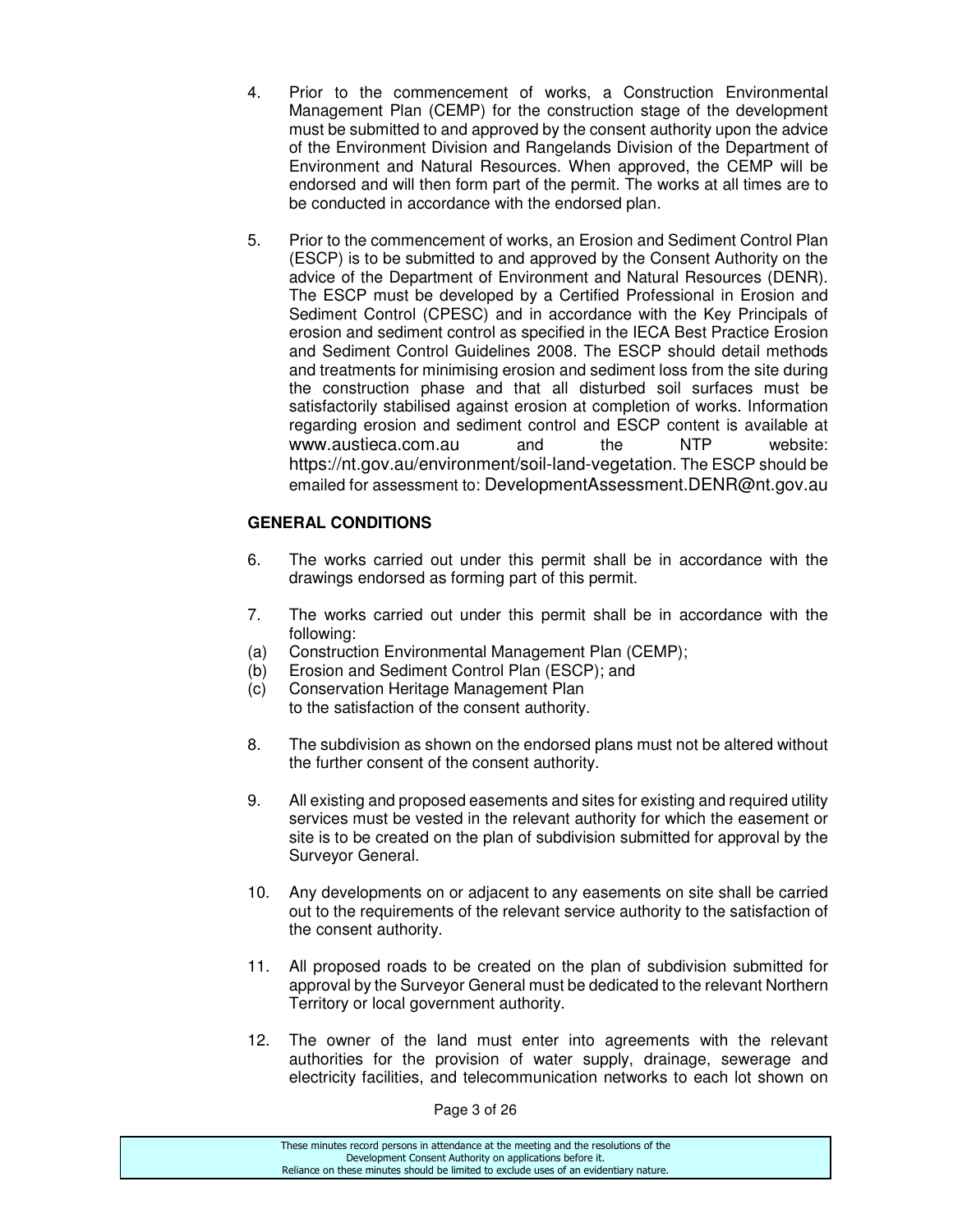the endorsed plan in accordance with the authorities' requirements and relevant legislation at the time.

- 13. Engineering design and specifications for the proposed and affected roads, street lighting, stormwater drainage, site earthworks, vehicular access, pedestrian/ cycle corridors and streetscaping are to be to the technical requirements of the Transport and Civil Services Division of the Department of Infrastructure Planning Logistics and/or Darwin Waterfront Corporation, to the satisfaction of the consent authority and all approved works constructed at the owner's expense.
- 14. Stormwater is to be collected and discharged into the drainage network to the standards and approval of the Transport and Civil Services Division of the Department of Infrastructure Planning Logistics and/or Darwin Waterfront Corporation and/or Crown Land Estate Division of the Department of Infrastructure Planning Logistics as the case may be.
- 15. Dust control measures must be employed throughout the construction stage of the development to the requirements of the NTEPA, to the satisfaction of the consent authority.
- 16. Any proposed work (including the provision or connection of services) within, or impacting upon the Kitchener Drive, Hughes Avenue, Anchorage Court and Jervois Road road reserves shall be in accordance with the standards and specifications of the Transport and Civil Services Division, Department of Infrastructure, Planning and Logistics. Design documents must be submitted to the Director Corridor Management, Transport and Civil Services Division for Road Agency Approval and no works are to commence prior to approval and receipt of a "Permit to Work Within a Road Reserve".
- 17. Any intersection and/or road upgrade works required to accommodate the proposed development shall be carried out by the Developer, at the Developer's cost, to the standards and requirements of the Transport and Civil Services Division, Department of Infrastructure, Planning and Logistics. No works within, or impacting upon NT Government road reserves are to commence prior to Approval.
- 18. Access to the proposed lots shall be via the established local road network to the standards and requirements of the Transport and Civil Services Division, Department of Infrastructure, Planning and Logistics.
- 19. Prior to issue of titles and pursuant to section 34 of the Land Title Act, a Caution Notice shall be lodged with the Registrar-General on the parent parcel to include the following advice on proposed lots C &D indicated on the endorsed drawings. The Caution Notice is to state that: "Prior to the commencement of any development works, a site audit statement verifying that the premises have been remediated to a standard consistent with the intended use is required". Evidence of lodgement on the parent parcel shall be provided to the satisfaction of the consent authority.
- 20. Prior to issue of titles and pursuant to section 34 of the Land Title Act, a Caution Notice shall be lodged with the Registrar-General on the parent parcel to include the following advice on all proposed lots on the endorsed drawings affected by the buffer zone of the pumping station. The Caution

Page 4 of 26

| These minutes record persons in attendance at the meeting and the resolutions of the  |
|---------------------------------------------------------------------------------------|
| Development Consent Authority on applications before it.                              |
| Reliance on these minutes should be limited to exclude uses of an evidentiary nature. |
|                                                                                       |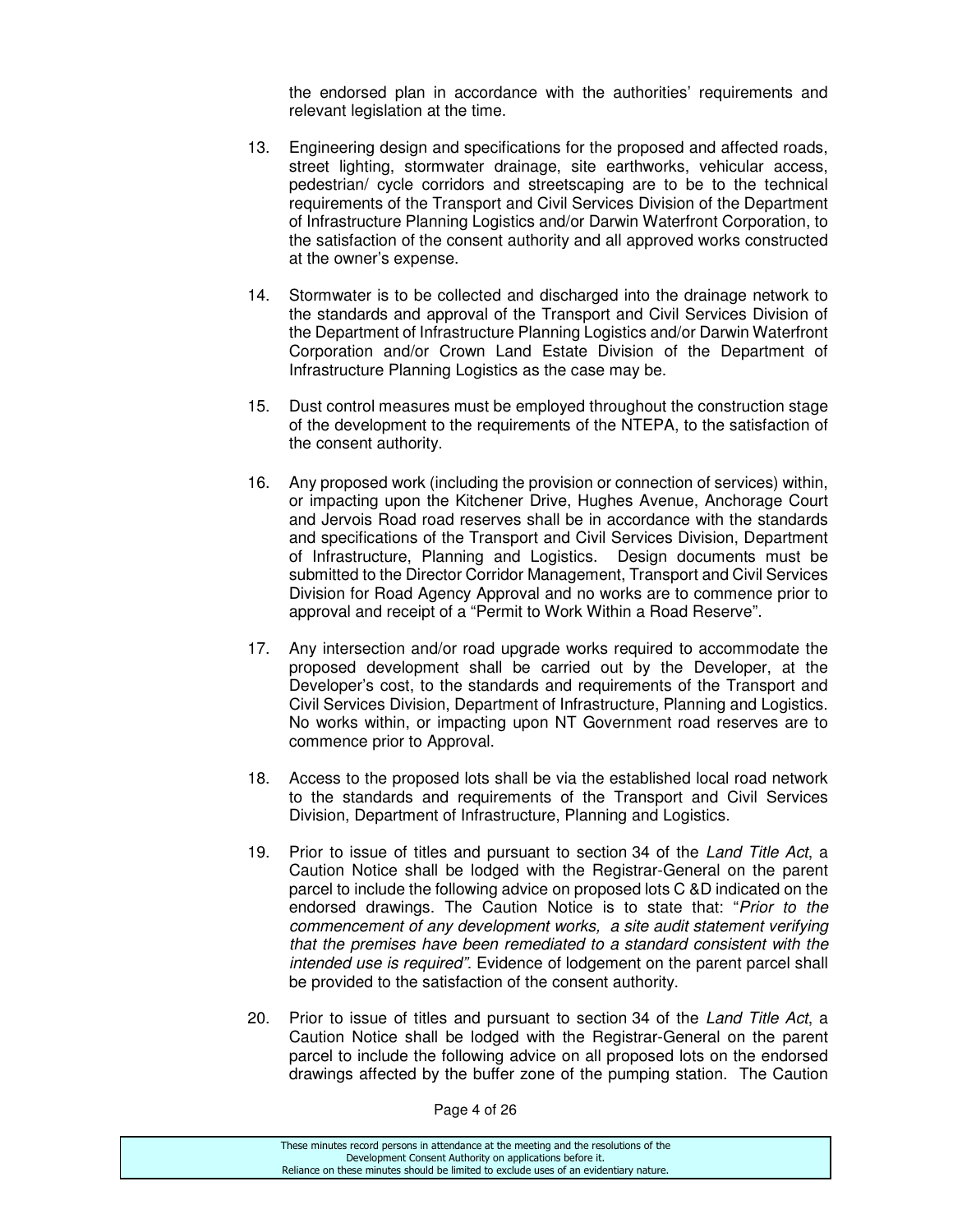Notice is to state that: "This allotment is affected by an odour buffer zone and development is restricted within the buffer zone". Evidence of lodgement on the parent parcel shall be provided to the satisfaction of the consent authority.

21. Prior to issue of titles, it shall be confirmed by the consent authority that all conditions relating to stage 1 and stage 2 of development application PA2018/0216 for the purpose of enabling works and sea wall, have been cleared to the satisfaction of the consent authority.

# **NOTES:**

- 1. The Power and Water Corporation advises that the Water and Sewer Services **Development** Section<br>
(landdevelopmentnorth@powerwater.com.au) and Power Network (landdevelopmentnorth@powerwater.com.au) and Power Engineering Section (powerconnections@powerwater.com.au) should be contacted via email a minimum of 1 month prior to construction works commencing in order to determine the Corporation's servicing requirements, and the need for upgrading of on-site and/or surrounding infrastructure.
- 2. PWC (Water and Sewer Services) advises that the developer must demonstrate that the dimensions ( $m \times m$ ) of Lot E is sufficient to meet the functional requirements for the proposed sewerage pump station to the satisfaction of Power and Water. A revised subdivision application will be required should the lot size be inadequate to meet these requirements.
- 3. As part of any subdivision, the parcel numbers for addressing should comply with the Australian Standard (AS/NZS 4819:2011). For more information contact Survey and Land Records surveylandrecords@nt.gov.au 08 89955354. The numbers shown on the plans endorsed as forming part of this permit are indicative only and are not for addressing purposes.
- 4. All new roads, including alterations and extensions to existing roads, are required to be named under the Place Names Act. You should immediately make application to the Place Names Committee to commence the road naming process. Contact the Place Names Unit on 8995 5333 or place.names@nt.gov.au
- 5. There are statutory obligations under the Weeds Management Act to take all practical measures to manage weeds on the property. For advice on weed management please contact the Department of Environment and Natural Resources.
- 6. The permit holder is advised that the proposal may have assessment implications under the Waste Management and Pollution Control Act, More information can be found on the Northern Territory Environment Protection Authority website at: https://ntepa.nt.gov.au/waste-pollution. The applicant is encouraged to contact the NT EPA on (08) 8924 4218 or ntepa@nt.gov.au.
- 7. Department of Environment and Natural Resources has advised that the lots area impacted by both Primary Storm Surge (PSS) and Secondary Storm Surge (SSS). The maximum PSS level (100 Year Average Recurrence Interval (ARI) of the surge affected area is approximately 5.58m Australian Height Datum (AHD). The maximum SSS level (1000 Year Average

Page 5 of 26

| These minutes record persons in attendance at the meeting and the resolutions of the<br>Development Consent Authority on applications before it. |  |
|--------------------------------------------------------------------------------------------------------------------------------------------------|--|
|                                                                                                                                                  |  |
|                                                                                                                                                  |  |
| Reliance on these minutes should be limited to exclude uses of an evidentiary nature.                                                            |  |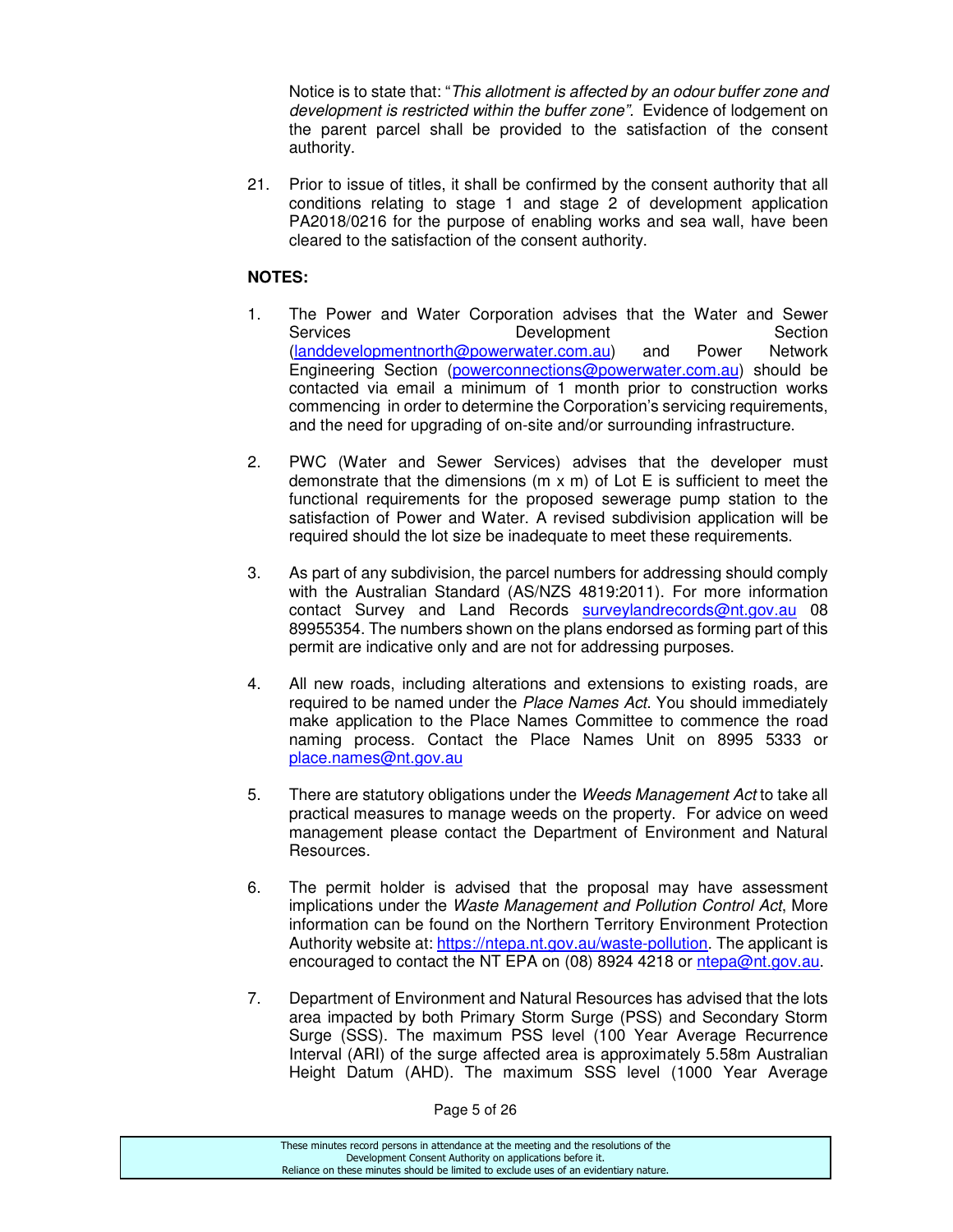Recurrence Interval ARI) of the surge affected area is approximately 6.48m AHD.

- 8. The Aboriginal Areas Protection Authority recommends that the permit holder obtain an Authority Certificate to indemnify against prosecution under the Aboriginal Sacred Sites Act. For advice on how to obtain a certificate please contact the Aboriginal Areas Protection Authority.
- 9. The Northern Territory Environment Protection Authority advises that construction work must be conducted in accordance with the Authority's Noise Guidelines for Development Sites in the Northern Territory. The guidelines specify that on-site construction activities are restricted to between 7am and 7pm Monday to Saturday and 9am to 6pm Sunday and Public Holidays. For construction activities outside these hours refer to the guidelines for further information.
- 10. Any proposed works which fall within the scope of the *Construction Industry* Long Service Leave and Benefits Act must be notified to NT Build by lodgement of the required Project Notification Form. Payment of any levy must be made prior to the commencement of any construction activity. NT Build should be contacted via email (info@ntbuild.com.au) or by phone on 08 89364070 to determine if the proposed works are subject to the Act.
- 11. If you choose nbn to service your development, you will need to enter into a development agreement with nbn. The first step is to register the development via http://www.nbnco.com.au/develop-or-plan-with-thenbn/new-developments.html once registered nbn will be in contact to discuss the specific requirements for the development. Nbn requires you to apply at least 3 months before any civil works commence. All telecommunications infrastructure should be built to nbn guidelines found at http://www.nbnco.com.au/develop-or-plan-with-the-nbn/newdevelopments/builders-designers.html

# **REASONS FOR THE DECISION**

1. Pursuant to Section 51(a) of the Planning Act, the consent authority must take into consideration the planning scheme that applies to the land to which the application relates.

The Northern Territory Planning Scheme (the Scheme) applies to the land and the land is within Zone CB (Central Business) of the Scheme. The primary purpose of this zone is to provide for a diversity of activities including administrative, judicial, professional, office, entertainment, cultural, residential and retail and other business activities with a commitment to the separation of incompatible activities.

The proposed subdivision and consolidation will result in creation of seven lots to facilitate the future use of the land in accordance with the zone requirements. The proposal includes provision of a road layout and service infrastructure associated with the future development of a motel and multiple dwellings (considered under a separate planning application). While there are no specific subdivision requirements under Part 5 of the Scheme for land within Zone CB, it is considered that the size of the proposed lots are suitable to accommodate a range

Page 6 of 26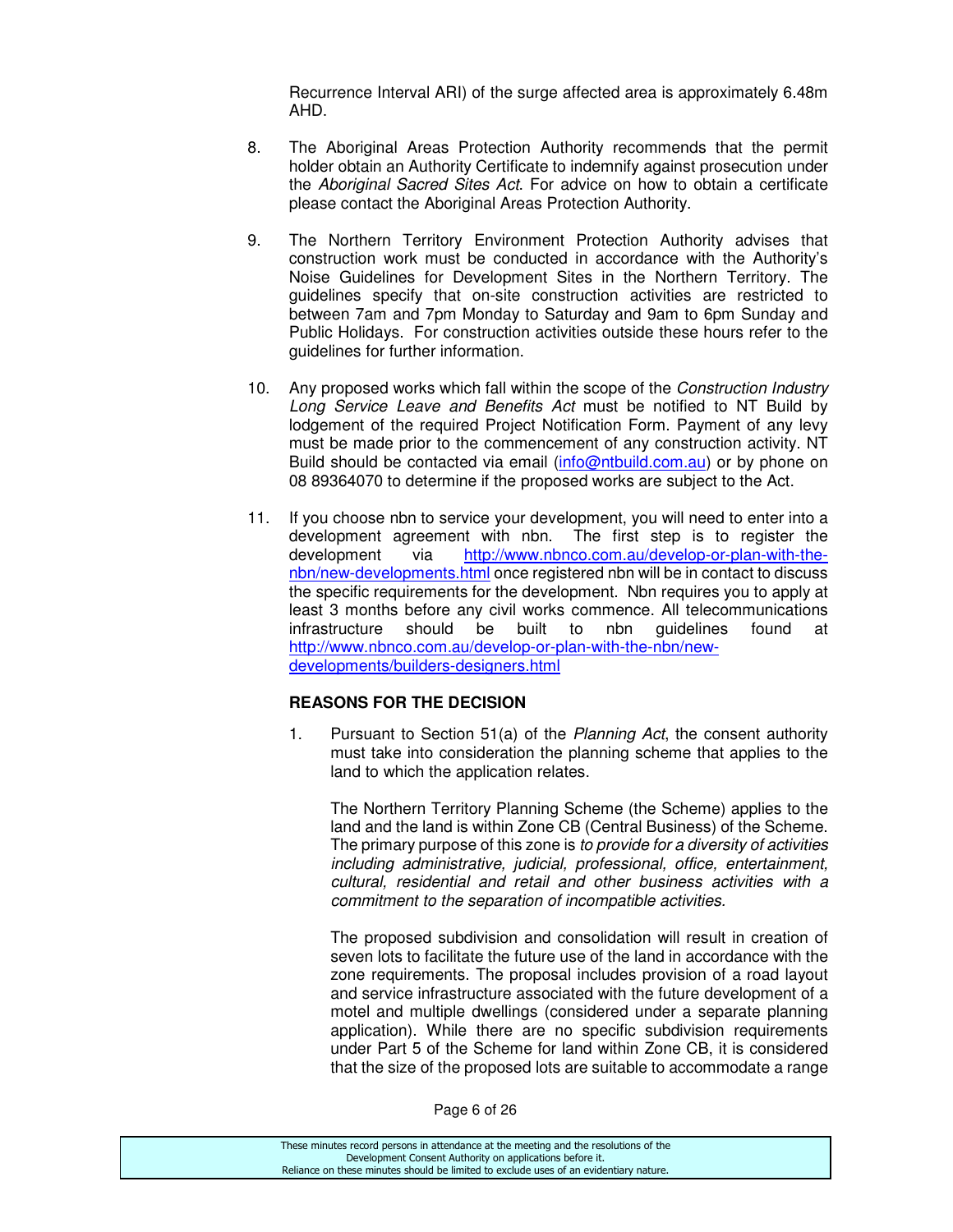of future development opportunities in accordance with the requirements of Zone CB.

The Authority acknowledged that the site is subject to inundation via Primary and Secondary Storm Surge, and that the associated planning application for the future development of a motel and multiple dwellings (PA2018/0216) identifies bulk earthworks to achieve the proposed road design and site levels for Lot A and B, in preparation for the future development as required under Clause 6.14 (Land Subject to Flooding and Storm Surge) of the Scheme. These works will ensure that the lots are suitable for development as it will be elevated to 6.5m AHD, allowing for future floor levels to be 8m AHD. In addition, a sea wall is proposed along the seaward boundary of Lot A to provide protection to the site from storm surge and ground retaining/retention for the intended development of Lot A and Lot B. The sea wall includes a reinforced concrete vertical piled wall, incorporating a headstock to facilitate a 4m-wide pedestrian and cycling thoroughfare at 5.5m AHD. Further, a vertical concrete wave barrier is positioned above the headstock to a height of 7.5m AHD. The protection provided by the sea wall will prevent property and infrastructure damage and reduce risk of loss of life in an extreme storm and cyclonic event. While Lots C and D are proposed to be kept at existing levels, the Authority noted that the Civil Engineering Design Report prepared by 'Robert Bird Group' submitted with the application states that the proposed sea wall and wave barrier for Lots A and B is unlikely to provide a benefit in terms of wave damage or inundation for Lots C and D given its distance from the shoreline.

 A number of conditions have been included on the development permit to ensure that the land is appropriately remedied and serviced for its future intended use.

 Pursuant to Clause 2.7 (Reference to Policy) of the Scheme, the interpretation of the Planning Scheme and the determinations of a consent authority must have regard to the policies and planning concepts expressed in those documents appearing in Part 8 or Schedule 2 and ensure that a use or development is consistent with them. The Clause further states that where there is an inconsistency between any applicable policy and this Planning Scheme, the provisions of the Scheme will prevail.

 Part 8 of the Scheme includes Clause 14.1.1 Darwin City Waterfront Planning Principles and Area Plan which guides future development within the Darwin Waterfront Area. The Authority determined that the proposal was consistent with the Planning Principles outlined for the Darwin Waterfront, including:

- The subdivision and associated sea wall and enabling works will facilitate the future development of the site in line with the Darwin City Waterfront Planning Principles and Area Plan providing a diversity of uses that are consistent with the operational requirements of the port.
- The road network has taken into consideration the requirements associated with servicing an operating cruise ship terminal. Pedestrian links have been provided to connect the city and the cruise ship terminal.

Page 7 of 26

| These minutes record persons in attendance at the meeting and the resolutions of the  |
|---------------------------------------------------------------------------------------|
| Development Consent Authority on applications before it.                              |
| Reliance on these minutes should be limited to exclude uses of an evidentiary nature. |
|                                                                                       |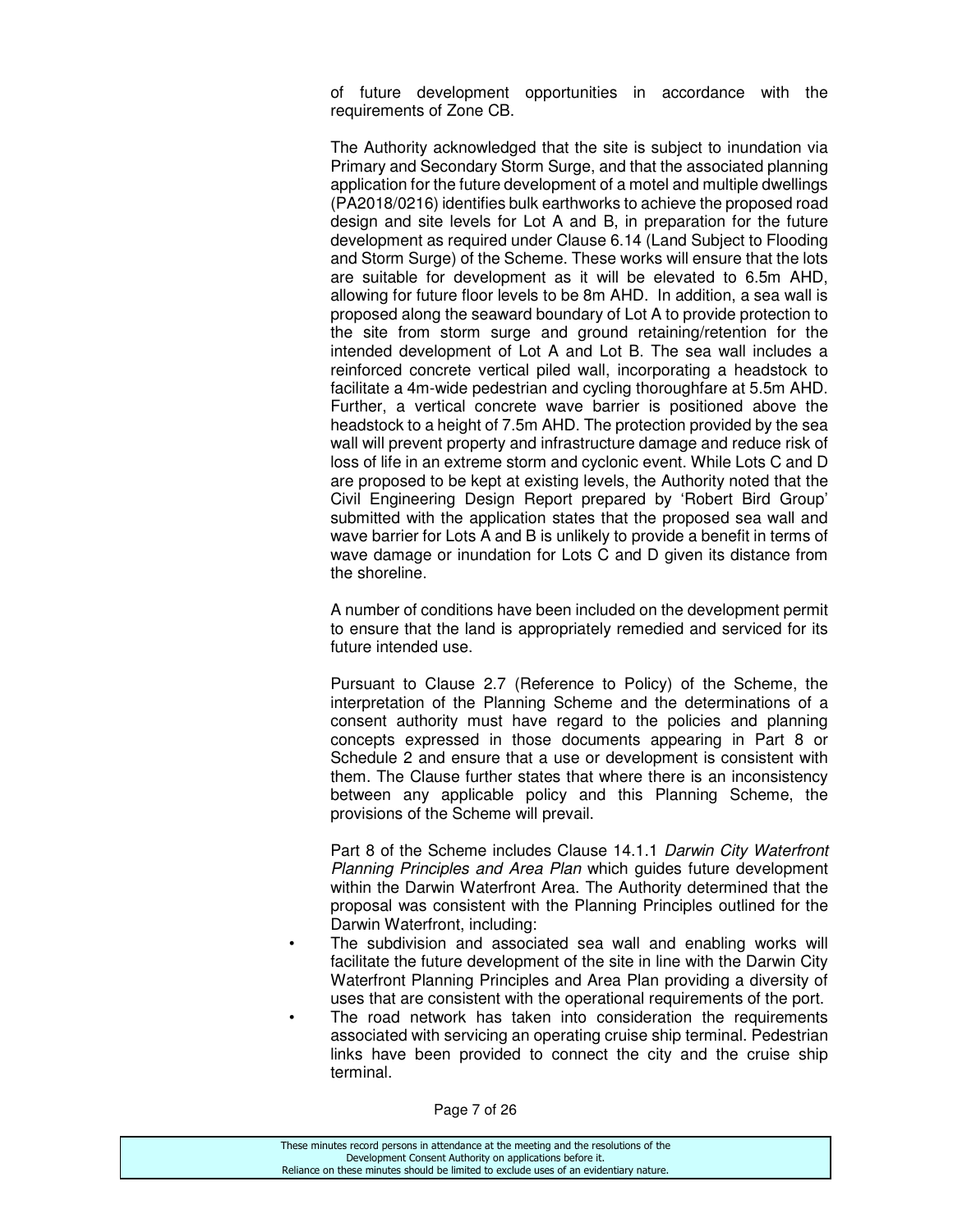- The road alignment proposed will reinforce the major access to and from the site along Kitchener Drive.
- The roads have been designed to accommodate and allow public transport movements including widening around bends for bus movements.
- The subdivision will include a network of footpaths within the defined road reserves. This allows for connections to be developed between the site and the existing pedestrian bridge connection to Smith Street.
- The proposed road alignment includes pedestrian and cyclist paths and includes a link between Jervois Park and Goyder Park through a shared space.
- Landscaping is provided within the road reserves and adjacent to pedestrian linkages that result from the subdivision. The species selected consider height and mass while ensuring shade is provided to pedestrians.
- A 4m-wide landscape bed is also proposed adjacent to the common boundary between Lot A and Jervois Park, which includes pedestrian connections, providing a visual softening, shading and cooling element for this thoroughfare.
- The proposed street trees have been located in kerb build-outs being a continuation of the streetscape treatment from Kitchener Drive. The tree species selected include large canopy trees that will provide shade to the pedestrians.

 The Authority noted that the Area Plan drawing identifies a pedestrian access along the western seaward boundary which is addressed by providing a 4m-wide pedestrian and cycling thoroughfare on top of the sea wall proposed along the seaward boundary of Lot A. The pedestrian access connects further with the existing pedestrian access at the Darwin Waterfront. The pedestrian access is located at 5.5m AHD as required under the Area Plan. In addition, the proposed road network also includes pedestrian paths as identified in the Area Plan. The pedestrian access incorporates seating spaces which will provide an opportunity to the users to take in the view and recreation opportunities around the site.

2. Pursuant to section 51(e) of the Planning Act, the consent authority must take into consideration any submissions made under Section 49, and any evidence or information received under section 50, in relation to the development application.

The application was advertised in the NT News on  $25<sup>th</sup>$  May 2018 and placed on public exhibition for a period of two weeks. In total, five public submissions were received in relation to the application. All submissions received were considered in detail by the Authority. The Authority noted that some of the issues raised in the submissions related to the associated planning application for the future development of a motel and multiple dwellings (PA2018/0216) and those issues were discussed separately during the hearing of that application.

Page 8 of 26 The Authority noted that a prevalent issue in the submissions related to a perceived loss of public access along the foreshore. Ms Clinch explained that there is a difference between foreshore access and the narrow pathway that is proposed, in that the foreshore should be for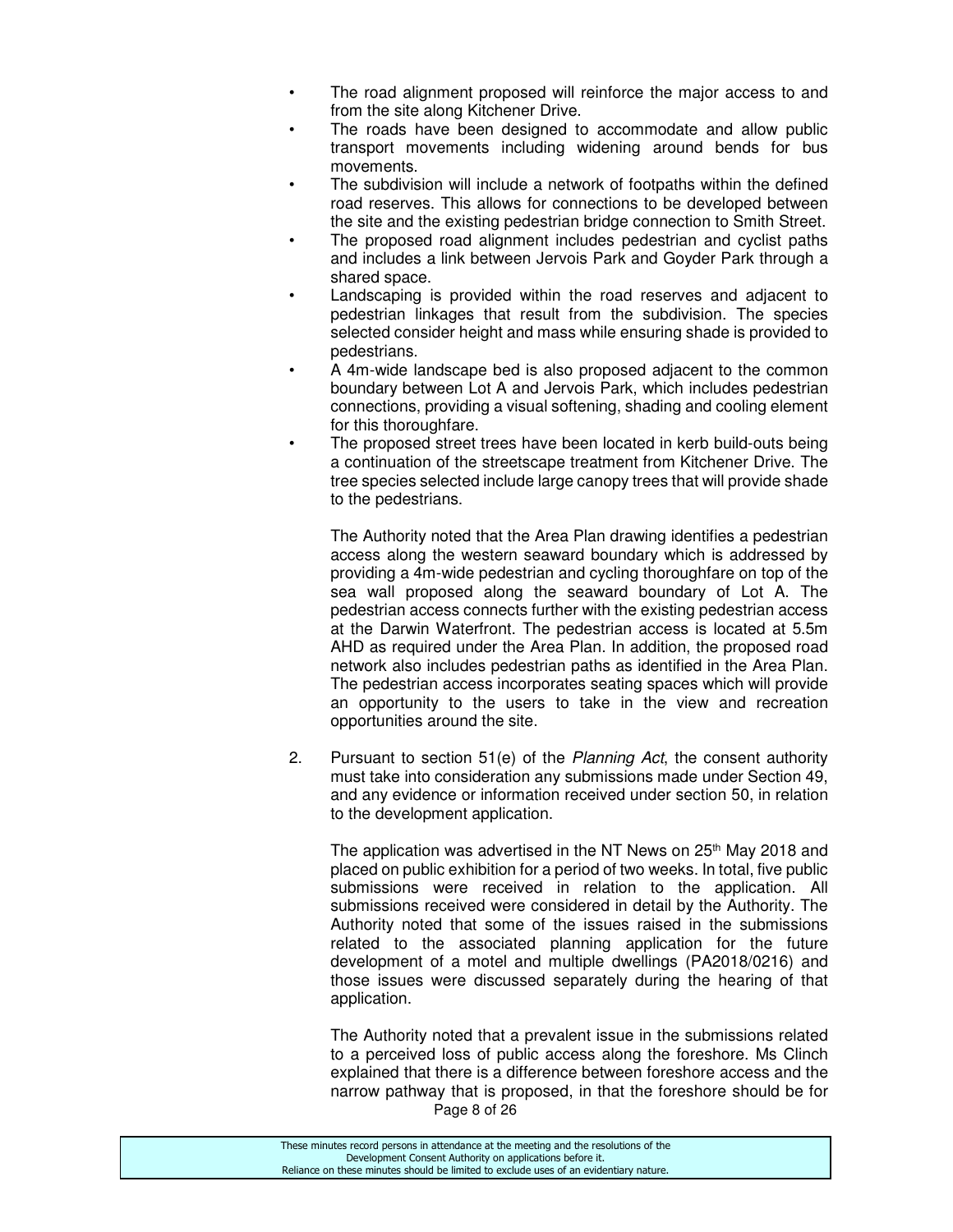the use and recreation of the public as provided in various foreshore areas around Darwin such as Nightcliff and Mindil. Ms Clinch also commented that the Area Plan describes what should be allowed in the Darwin Waterfront area and consideration should be made to provide full access for picnics and enjoyment of the current space. Ms Clinch indicated that PLan considered that the issues raised by it can be addressed by moving the hotel building further back and allowing foreshore access as per the Area Plan.

Mr Graeme Hockey commented that the proposed road layout is not functional for the requirements of the Port and that more public access should be provided along the foreshore.

A concern was raised by Ms Davies regarding increased traffic impacts on the residents of Anchorage Court as a result of the proposed road layout which includes the conversion of Anchorage Court into a Crescent.

The Authority read, heard and considered all submissions in detail and ensured that these submissions formed an integral part of the determination. The Authority noted subclause 4(e) of Clause 14.1.1 (Darwin City Waterfront Planning Principles and Area Plan) requires uninterrupted public access to the water's edge for the full extent of the site having regard to security, safety and operational requirements of users of the wharves. This requirement is address by providing 4mwide pedestrian and cycling thoroughfare on the sea wall which further connects with existing pedestrian accesses along the Darwin Waterfront. Uninterrupted public access will be secured by the formal grant of a right of way easement in favour of the Northern Territory. The Authority considered that provisions have been made in the design of the public access to provide an opportunity to the users to enjoy the view and recreation opportunities around the site. It is also noted that restricting vehicle movement on the pathway satisfies the safety requirements of the clause.

In relation to the conversion of Anchorage Court into a Crescent, the Authority noted that all road layouts must meet the requirements of the controlling agency which in this particular instance is the Darwin Waterfront Corporation and/or the Transport and Civil Services Division of the Department of Infrastructure, Planning and Logistics. No concerns in relation to increased traffic impacts as a result of the proposed road layout have been raised by the relevant service authorities and therefore while the Authority understands the concerns that the residents of Anchorage Court may have, the proposal is consistent with the requirements of the service authorities and the Scheme.

The Scheme states that Area Plans broadly identify the expected nature of development into the future. In considering the proposal against the Area Plan and Planning Principles of Clause 14.1.1, the Authority was satisfied that, as required by Clause 14.0, the subdivision is sufficiently consistent with the Area Plan and planning principles and accords with the requirements contained therein.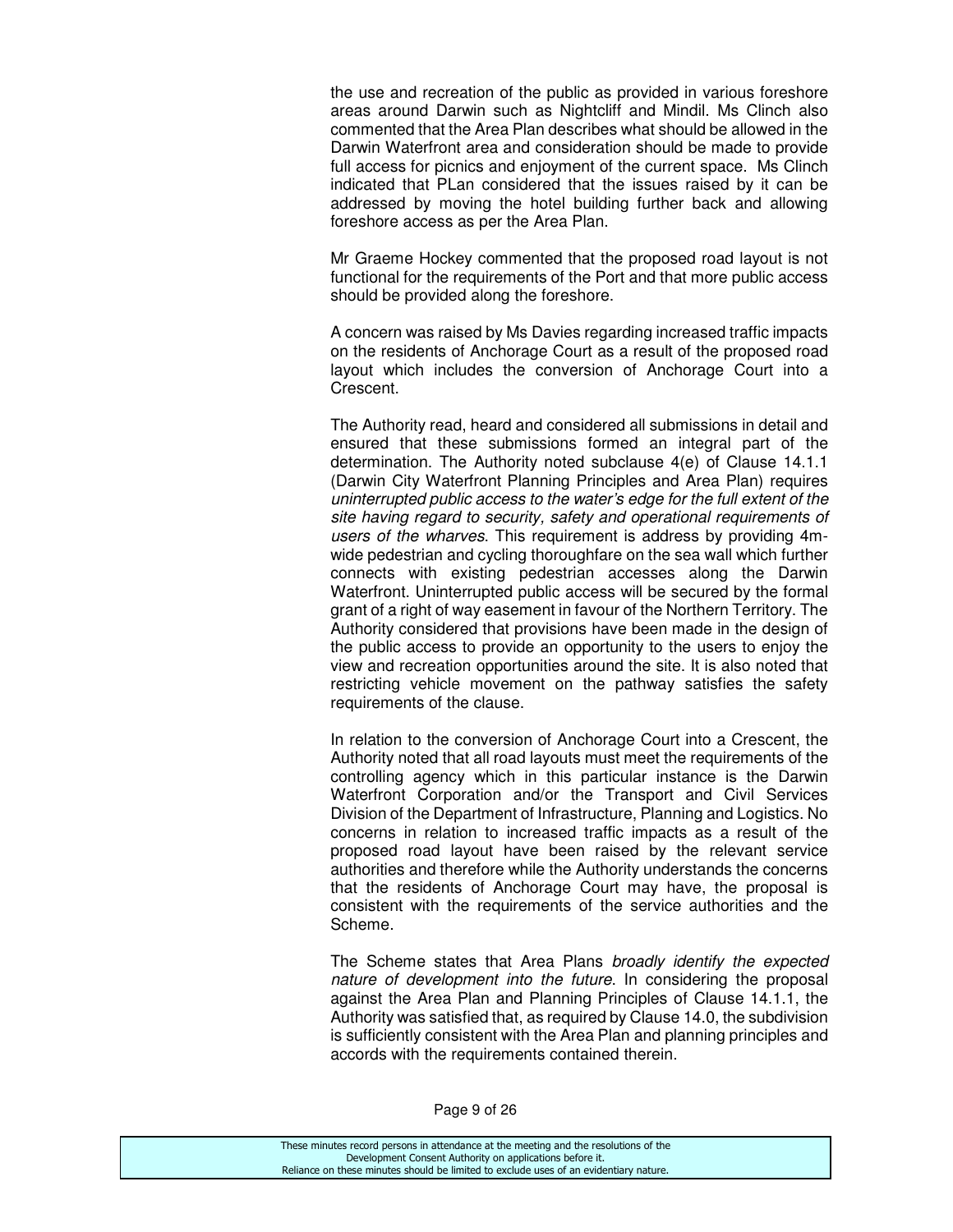3. Pursuant to section 51(j) of the Planning Act, the consent authority must take into consideration the capability of the land to which the proposed development relates and the effect of the development on the land and on other land.

The subdivision is dependent on the successful remediation of the site and engineering requirements to bring the land to the standards suitable for future intended uses. As per the advice received from the Northern Territory Environment Protection Authority (NTEPA) and the Department of Environment and Natural Resources (DENR), a number of conditions (including for the remediation of the land, erosion and sediment control measures, a construction environmental management plan, plus measures relating to dust and water discharge) are included on the permit to ensure that the land is capable of supporting the proposed development.

It is noted that the subdivision is partly reliant on works proposed under a separate planning application (PA2018/0216) and therefore a condition is included on the development permit requiring that prior to issue of titles, it shall be confirmed by the consent authority that all conditions relating to stage 1 and stage 2 of development application PA2018/0216 for the purpose of enabling works and sea wall, have been cleared to the satisfaction of the consent authority. This will ensure that all works required to be undertaken to ensure that the proposed lots are capable of supporting the subsequent development have been completed.

4. Pursuant to section 51(m) of the *Planning Act*, the consent authority must take into account the public utilities or infrastructure provided in the area in which the land is situated, the requirement for public facilities and services to be connected to the land and the requirement, if any, for those facilities and services to be provided by the developer.

The Authority required a number of servicing matters to be addressed through conditions of consent. These matters include submission of a Stormwater Management Plan, a Construction Environmental Management Plan (CEMP), Erosion and Sediment Control Plan (ESCP), and an updated water and sewer infrastructure plan. The Authority considered that these requirements, combined with standard conditions relating to the connection and upgrade of utility services and the provision and treatment of easements, will ensure that the land is developed in accordance with its physical capabilities and will ensure that utility and infrastructure requirements of the relevant agencies are appropriately addressed.

**ACTION:** Notice of Consent and Development Permit

Page 10 of 26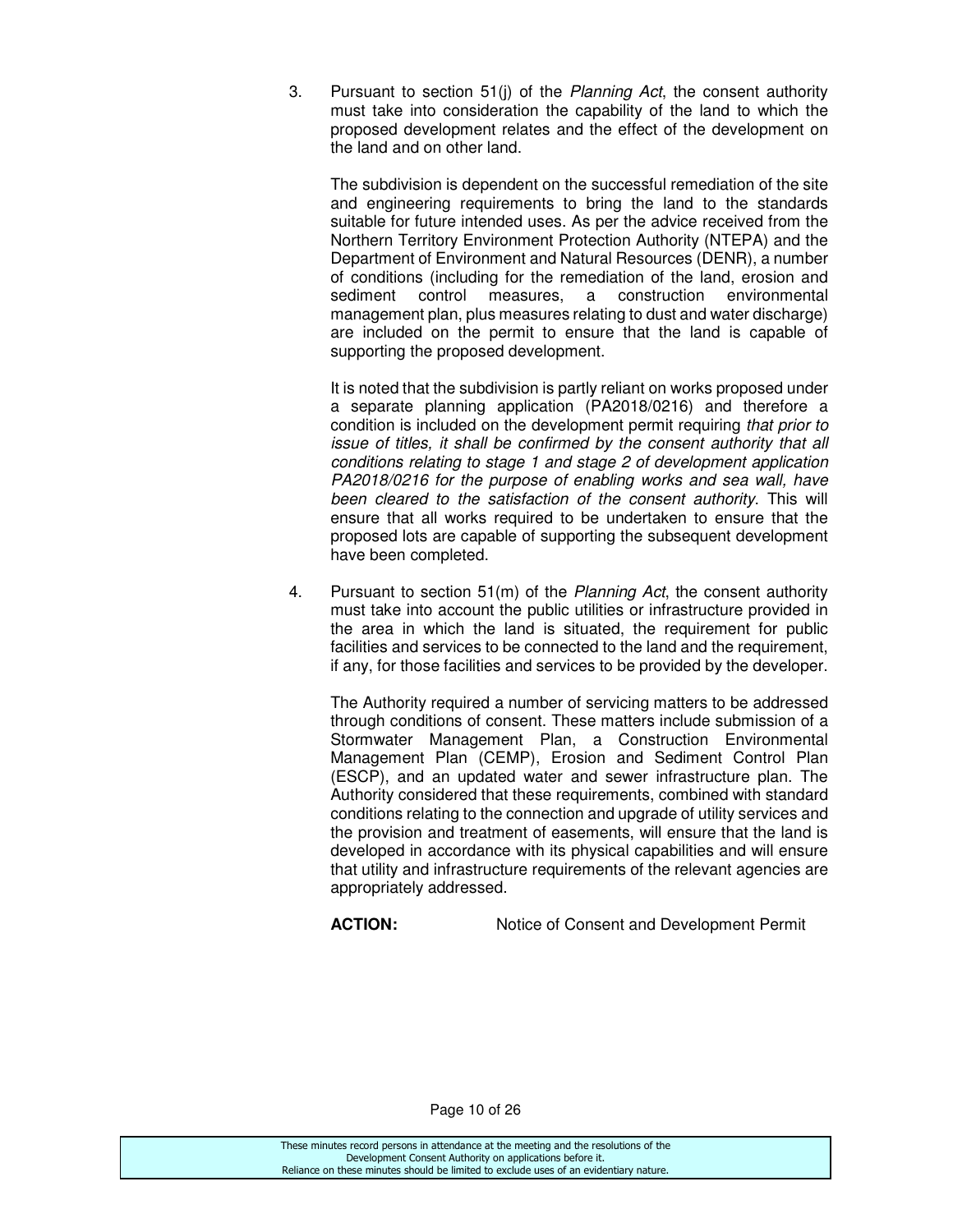#### **ITEM 2 237 MOTEL SUITES AND RESTAURANT IN A 9 STOREY BUILDING WITH PA2018/0216 ONE BASEMENT LEVEL CAR PARKING AND 24 X 3 BEDROOM MULTIPLE DWELLINGS IN A 7 STOREY BUILDING WITH GROUND FLOOR AND ONE LEVEL OF BASEMENT CAR PARKING AND SKY WALK LOTS 10176 &10177 (41 & 2) STOKES HILL ROAD, LOT 10178 KITCHENER DRIVE & LOT 5220 (29) ESPLANADE, TOWN OF DARWIN APPLICANT MASTERPLAN NT**

 Mr Simon Tonkin, Mr Jack Priestley and Ms Cat Tatum (Masterplan NT), Mr Cian Davis (Bates Smart), Mr Andy Payne (Landbridge). Mr Craig Cullen (JLL), Mr Gareth Edwards, Ms Heather, Mr Jeff, and Mr Mike Hughes.

 Submitters who sent their apologies:- Ms Caroline Joswig, Ms Coral Beebe, Industry Capability Network, Ms Janet Hamilton, Ms Tanya Izod, Tourism Top End and Mr Willem Westra Van Holthe.

 Submitters in attendance: Ms Carolyn Marriott, Mr Gerry Wood MLA, Ms Jane Davies, Ms Penelope Tastula, Ms Sharon Scurr, PLan: The Planning Action Network – represented by Ms Margaret Clinch, Mr Graeme Hockey, Ms Vanessa Kaye, Ms Jo Parrish and Mr Lon Wurrss.

 Interested parties in attendance: Mr Geoff Weeks and Ms Rachel Beaumont-Smith (Tourism NT Board); Mr Jason Finlay (DTBI); Mr Brian O'Gallagher (Deputy CEO, NT Chamber of Commerce); Mr Michael Wells (DTC); Mr Mark Ashley (DTC); Mr Carl Muir (Honeywell Building Services); Ms Lorelei Fong Lim (Office of the Leader of the Opposition); Ms Leah Clifford and Ms Sharon Jones (DIPL); and several others whose names were not recorded.

**RESOLVED** That, the Development Consent Authority vary the requirements of Clause 6.5.3 **115/18** (Parking Layout) of the Northern Territory Planning Scheme, and pursuant to section 53(a) of the *Planning Act*, consent to the application to develop Lots 10176 and 10177 (41 and 2) Stokes Hill Road, Lot 10178 Kitchener Drive and Lot 5220 (29) Esplanade, Town of Darwin for the purpose of 237 motel suites and restaurant in a 9 storey building with one basement level of car parking and 24 x 3 bedroom multiple dwellings in a 7 storey building with ground floor and one level of basement car parking and skywalk in five stages, subject to the following conditions:

Note that for the purpose of this permit:

- 1. Staging refers to the following:
- (a) Stage 1: Enabling works
- (b) Stage 2: Sea Wall
- (c) Stage 3: Motel
- (d) Stage 4: Skywalk
- (e) Stage 5: Residential
- 2. Notations referring to the applicable stage(s) to be cleared are included at the end of each condition.

Page 11 of 26

| These minutes record persons in attendance at the meeting and the resolutions of the  |
|---------------------------------------------------------------------------------------|
| Development Consent Authority on applications before it.                              |
| Reliance on these minutes should be limited to exclude uses of an evidentiary nature. |
|                                                                                       |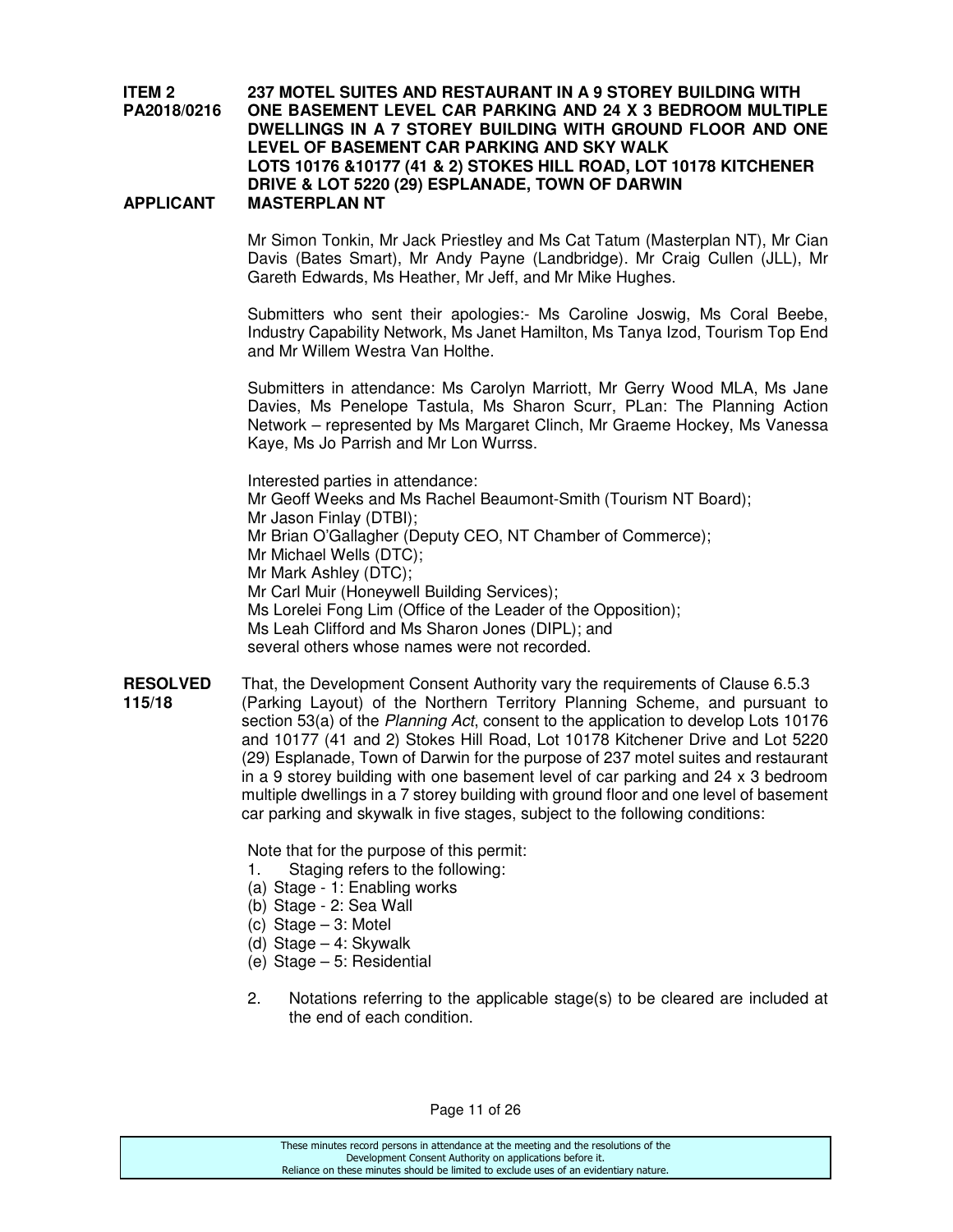# **CONDITIONS PRECEDENT**

- 1. Prior to the endorsement of plans and prior to commencement of works (including site preparation), amended plans to the satisfaction of the consent authority must be submitted to and approved by the consent authority. When approved, the plans will be endorsed and will then form part of the permit. The plans must be drawn to scale with dimensions and provided either electronically or two copies must be provided. The plans must be generally in accordance with the plans submitted with the application but modified to include:
- (a) details of screening along the sections of the skywalk to restrict views to Government House.
- (b) provision of bicycle parking spaces in accordance with Austroads guidelines.
- (c) any required changes resulting from the conditions precedent requirements of this permit.

[Note: Condition 1(a) relates to Stage-4, Condition 1(b) relates to Stage-3 and Condition 1(c) relates to all stages]

2. Prior to the endorsement of plans and prior to commencement of works (including site preparation), confirmation must be provided that there are no impediments under the Heritage Act preventing the approval of the skywalk.

#### [Note: Stage-4 only]

3. Prior to the endorsement of plans and prior to the commencement of works (including site preparation) for each stage, a Traffic Impact Assessment (TIA) report is to be prepared by a suitably qualified traffic engineer to the to the requirements of the Transport and Civil Services Division, Department of Infrastructure, Planning and Logistics and/or the Darwin Waterfront Corporation and/or City of Darwin, to the satisfaction of the consent authority.

#### [Note: Stage-3, Stage-4 and Stage-5]

[Note: TIA shall include details as provided in point no. 3 of TCSD comments. (Ref no: DDLP2011/0581-03-0035~0003]

[Note: Approval from City of Darwin relates to Stage-4 only where the skywalk interfaces with City of Darwin infrastructure]

4. Prior to commencement of works (including site preparation) for each stage, a Construction Traffic Management Plan (detailing all appropriate site management measures, including construction access, proposed haulage routes, vehicle types, protection of existing assets, protection of public access and a risk assessment) and Work Zone Traffic Management Plan including Traffic Control Diagrams (TCD's) and including a risk assessment shall be submitted to the Transport and Civil Services Division, Department of Infrastructure, Planning and Logistics and/or the Darwin Waterfront Corporation and/or City of Darwin as the case may be to the satisfaction of the consent authority.

[Note: Approval from City of Darwin required for Stage-4 only where the skywalk interfaces with City of Darwin infrastructure]

Page 12 of 26 5. Prior to the commencement of works for all stages, a Construction Environmental Management Plan (CEMP) for the construction stage of the development must be submitted to and approved by the consent authority

| These minutes record persons in attendance at the meeting and the resolutions of the  |  |
|---------------------------------------------------------------------------------------|--|
| Development Consent Authority on applications before it.                              |  |
| Reliance on these minutes should be limited to exclude uses of an evidentiary nature. |  |
|                                                                                       |  |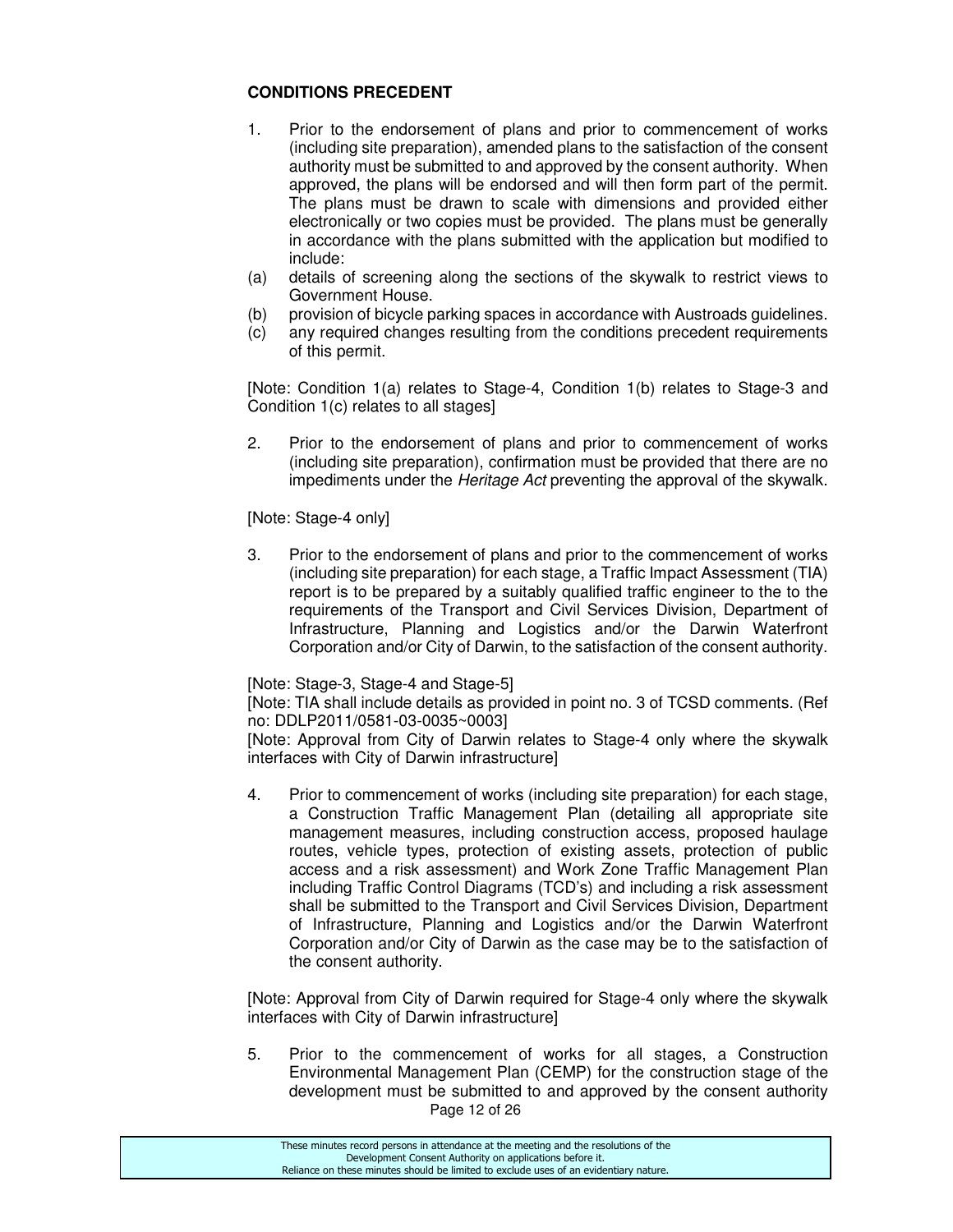upon the advice of the Environment Division and Rangelands Division of the Department of Environment and Natural Resources. When approved, the CEMP will be endorsed and will then form part of the permit. The works at all times are to be conducted in accordance with the endorsed plan.

[Note: All Stages]

6. Prior to the commencement of works for each stage, a schematic plan demonstrating the on-site collection of stormwater and its discharge into the Transport and Civil Services Division of the Department of Infrastructure, Planning and Logistics and/or Darwin Waterfront Corporation and/or Crown Land Estate Division of the Department of Infrastructure, Planning and Logistics and/or City of Darwin drainage system shall be submitted to and approved by relevant agency, to the satisfaction of the consent authority.

[Note: Approval from City of Darwin required for Stage-4 only where the skywalk interfaces with City of Darwin infrastructure]

7. Prior to the commencement of works for each stage, an Erosion and Sediment Control Plan (ESCP) is to be submitted to and approved by the Consent Authority on the advice of the Department of Environment and Natural Resources (DENR). The ESCP must be developed by a Certified Professional in Erosion and Sediment Control (CPESC) and in accordance with the Key Principals of erosion and sediment control as specified in the IECA Best Practice Erosion and Sediment Control Guidelines 2008. The ESCP should detail methods and treatments for minimising erosion and sediment loss from the site during the construction phase and that all disturbed soil surfaces must be satisfactorily stabilised against erosion at completion of works. Information regarding erosion and sediment control and ESCP content is available at www.austieca.com.au and the NTP website: https://nt.gov.au/environment/soil-land-vegetation. The ESCP should be emailed for assessment to: DevelopmentAssessment.DENR@nt.gov.au

[Note: All stages]

8. Prior to the commencement of works (including site preparation), the applicant is to prepare a dilapidation report covering infrastructure within the road reserve to the requirements of City of Darwin to the satisfaction of the consent authority.

[Note: Stage-4 only where the skywalk interfaces with City of Darwin infrastructure]

9. Prior to the commencement of works (including construction), the developer shall provide written confirmation from the Regional Harbourmaster regarding the safety controls to be adopted in the marine environment during the construction of the sea wall including notices to mariners for the activity and deconfliction of marine traffic to the satisfaction of consent authority.

[Note: Stage-2 only]

Page 13 of 26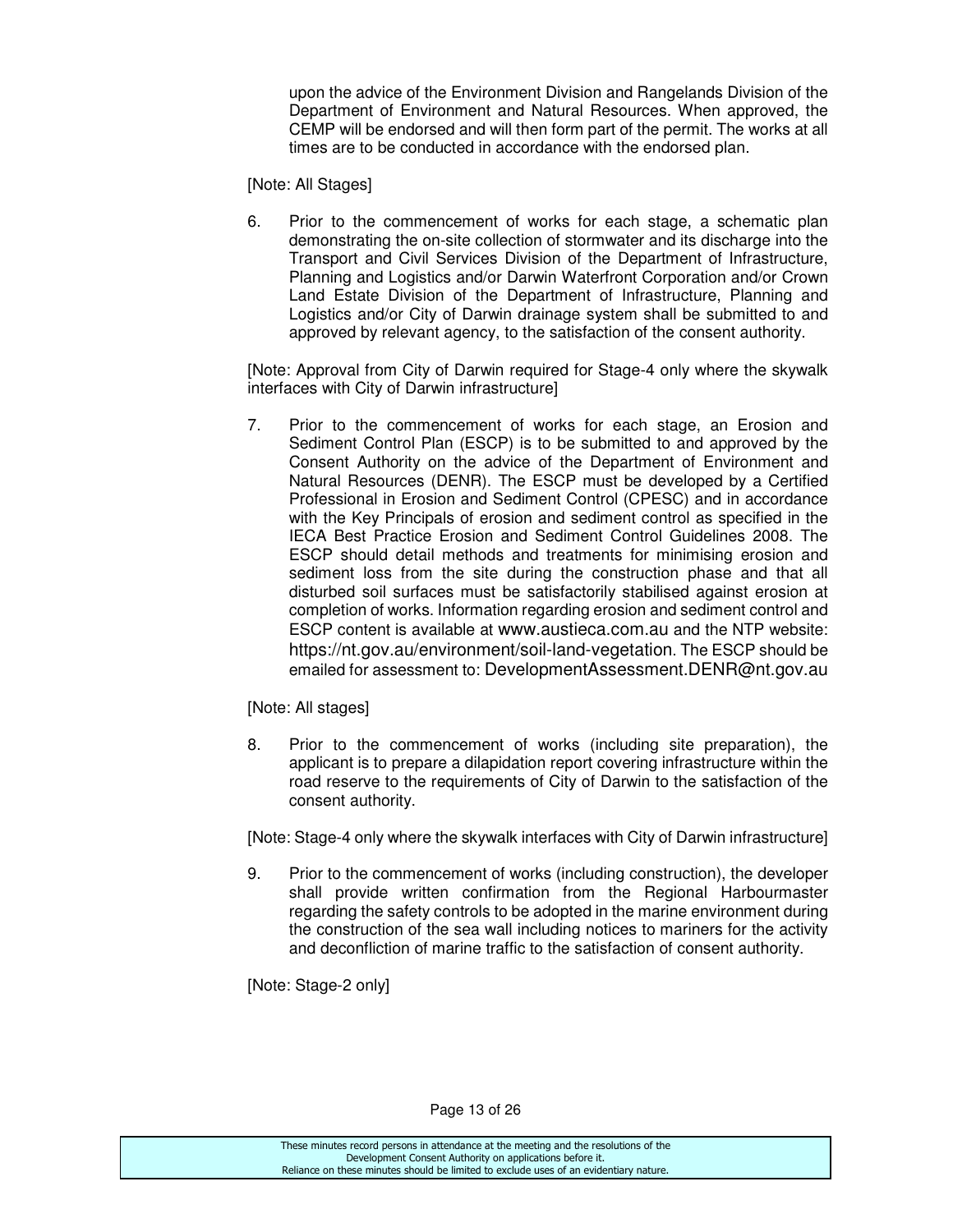10. Prior to the commencement of works, the developer shall provide a Conservation Heritage Management Plan to the requirements of the Heritage Division, Department of Tourism and Culture, to the satisfaction of the consent authority.

[Note: All stages]

11. Prior to the commencement of works (including site preparation), a qualified person under section 68 of the Waste Management and Pollution Control Act must be engaged to guide any required remedial action and to clarify the site is suitable for its intended use, to the requirements of the Environment Division of the Department of Environment and Natural Resources, to the satisfaction of the consent authority.

[Note: Stage-3 and Stage-5]

# **GENERAL CONDITIONS**

12. The works carried out under this permit shall be in accordance with the drawings endorsed as forming part of this permit.

[Note: All stages]

- 13. The works carried out under this permit shall be in accordance with the following:
- (d) Construction Environmental Management Plan (CEMP);
- (e) Construction Traffic Management Plan (CTMP);
- (f) Traffic Impact Assessment (TIA);
- (g) Erosion and Sediment Control Plan (ESCP);
- (h) Conservation Heritage Management Plan; and to the satisfaction of the consent authority.

[Note: All Stages]

- 14. The staging shown on the endorsed plans must not be altered without the further consent of the consent authority.
- 15. The owner of the land must enter into agreements with the relevant authorities for the provision of water supply, drainage, sewerage, electricity facilities and telecommunication networks to the development shown on the endorsed plan in accordance with the authorities' requirements and relevant legislation at the time.

[Note: All Stages]

16. Any developments on or adjacent to any easements on site shall be carried out to the requirements of the relevant service authority to the satisfaction of the consent authority.

[Note: All Stages]

Page 14 of 26

| These minutes record persons in attendance at the meeting and the resolutions of the  |
|---------------------------------------------------------------------------------------|
| Development Consent Authority on applications before it.                              |
| Reliance on these minutes should be limited to exclude uses of an evidentiary nature. |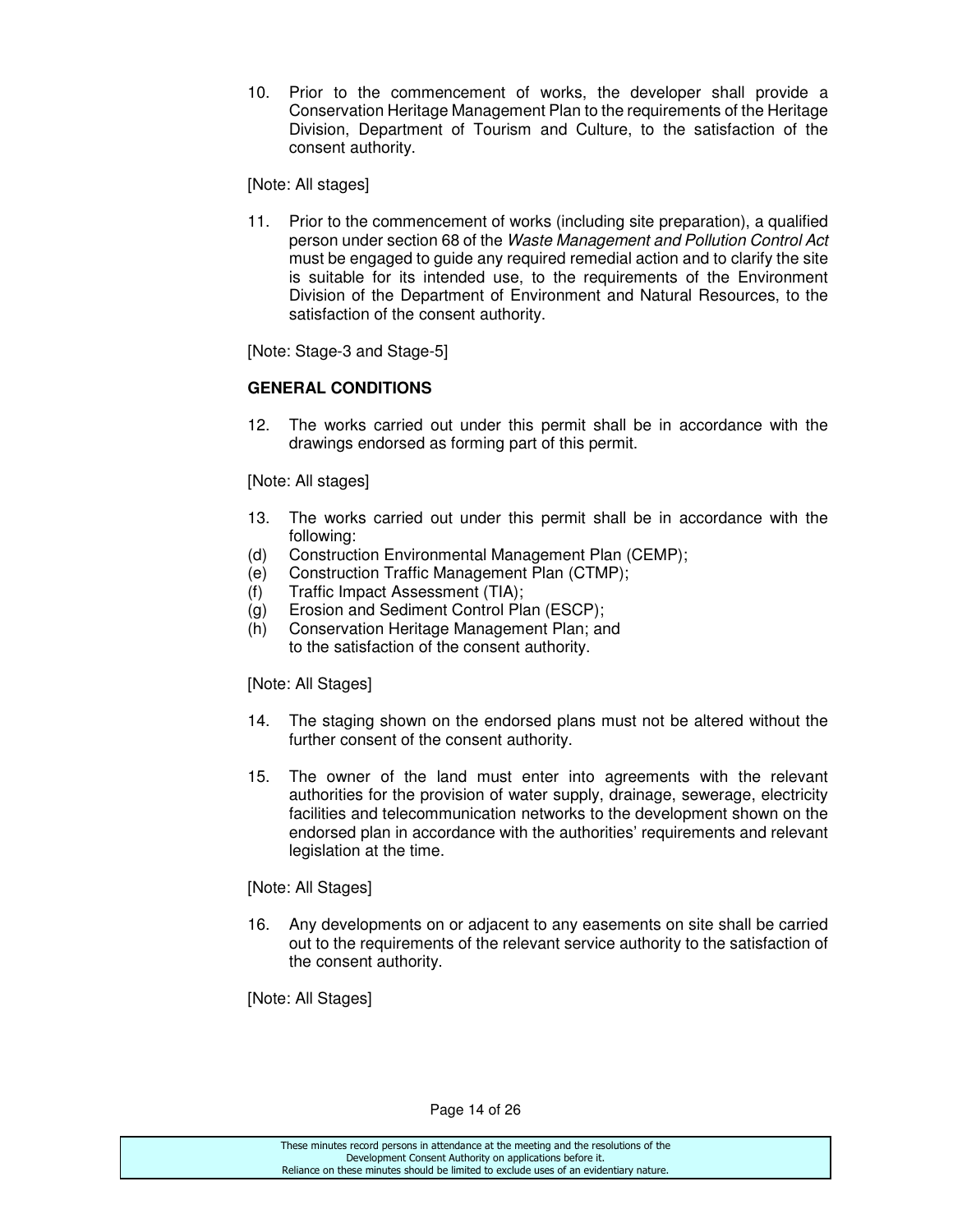17. All existing and proposed easements and sites for existing and required utility services must be vested in the relevant authority for which the easement or site is to be created.

[Note: All Stages]

18. Engineering design and specifications for the proposed and affected roads, street lighting, stormwater drainage, site earthworks, vehicular access, pedestrian/ cycle corridors and streetscaping are to be to the technical requirements of the Transport and Civil Services Division of the Department of Infrastructure Planning Logistics and/or Darwin Waterfront Corporation, to the satisfaction of the consent authority and all approved works constructed at the owner's expense.

# [Note: All Stages]

19. Stormwater is to be collected and discharged into the drainage network to the standards and approval of the Transport and Civil Services Division, Department of Infrastructure Planning Logistics and/or Darwin Waterfront Corporation and/or Crown Land Estate Division of the Department of Infrastructure Planning Logistics and/or City of Darwin as the case may be. The local underground stormwater drainage system shall provide adequate connection points for individual lot drainage along the downstream sides of each property catchment.

#### [Note: All Stages]

[Note: Approval from City of Darwin required for Stage-4 only where the skywalk interfaces with City of Darwin infrastructure]

20. The kerb crossovers and driveways to the site approved by this permit are to meet the technical standards of the Transport and Civil Services Division of the Department of Infrastructure Planning Logistics, to the satisfaction of the consent authority.

The owner shall:

- (a) remove disused vehicle and/ or pedestrian crossovers;
- (b) provide footpaths/ cycleways;
- (c) collect stormwater and discharge it to the drainage network; and
- (d) undertake reinstatement works; all to the technical requirements of and at no cost to the TCSD, to the satisfaction of the consent authority.

[Note: Stage-3 and Stage-5]

21. Written confirmation from a qualified traffic engineer that the car parking spaces and access lanes associated with the development comply with the relevant Australian Standards for car parking must be provided in instances where the car parking does not comply with the minimum requirements of Clause 6.5.3 (Parking Layout) of the Northern Territory Planning Scheme, to the satisfaction of the consent authority.

[Note: Stage-3]

22. The area(s) set-aside for the parking of vehicles and access lanes as shown on the endorsed plans must be:

Page 15 of 26

| These minutes record persons in attendance at the meeting and the resolutions of the  |
|---------------------------------------------------------------------------------------|
| Development Consent Authority on applications before it.                              |
| Reliance on these minutes should be limited to exclude uses of an evidentiary nature. |
|                                                                                       |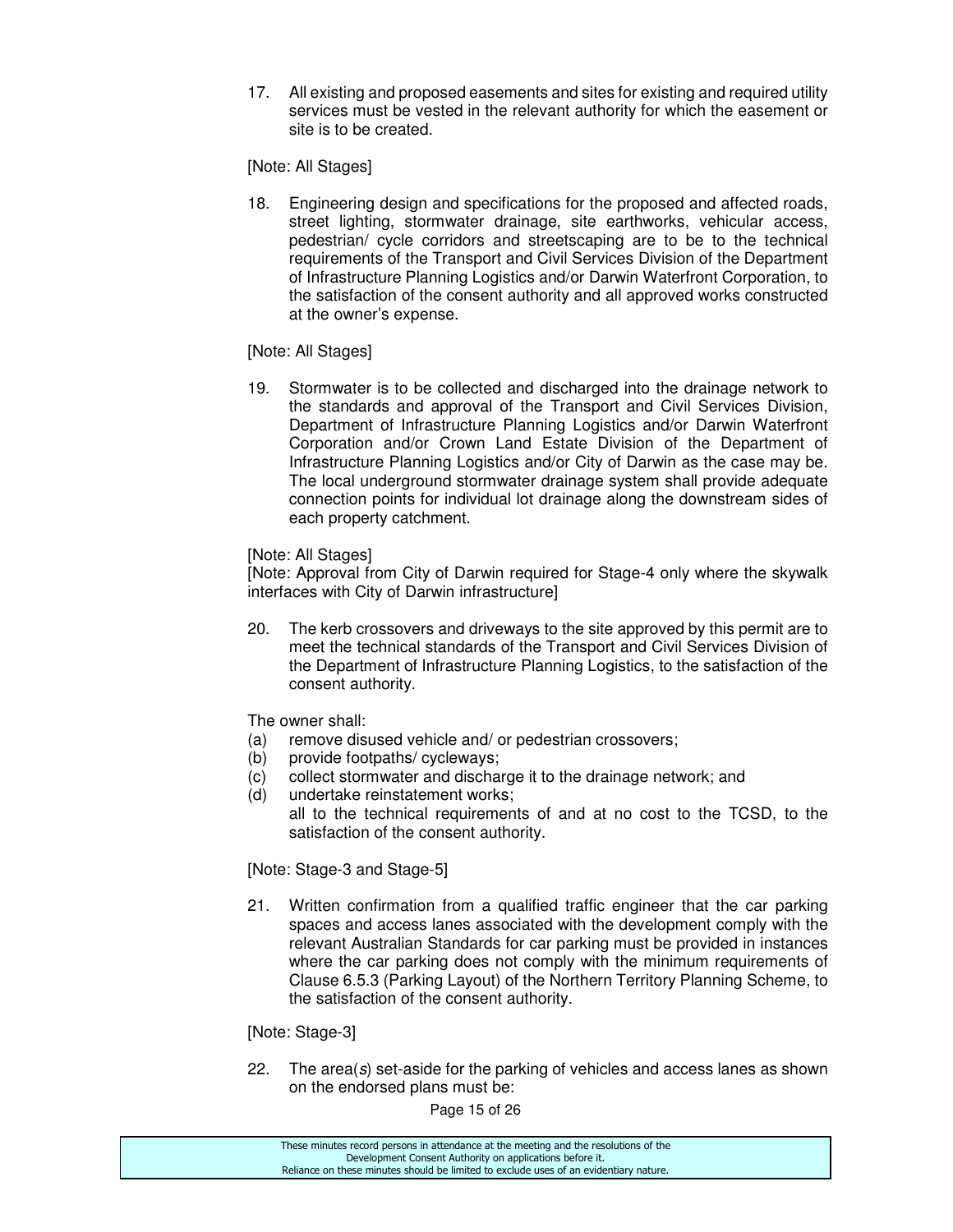- (a) constructed;
- (b) properly formed to such levels that they can be used in accordance with the plans;
- (c) surfaced with an all-weather-seal coat;
- (d) drained;
- (e) line marked to indicate each car space and all access lanes; and
- (f) clearly marked to show the direction of traffic along access lanes and driveways

 to the satisfaction of the consent authority. Car spaces, access lanes and driveways must be kept available for these purposes at all times.

[Note: Stage-3 and Stage-5]

23. The car parking shown on the endorsed plans must be available at all times for the exclusive use of the occupants of the development and their visitors.

[Note: Stage-3 and Stage-5]

24. No fence, hedge, tree or other obstruction exceeding a height of 0.6m is to be planted or erected so that it would obscure sight lines at the junction of the driveway and the public street.

[Note: Stage-3 and Stage-5]

25. The landscaping works shown on the endorsed plans must be carried out and completed to the satisfaction of the consent authority.

[Note: All Stages]

26. The landscaping shown on the endorsed plans must be maintained to the satisfaction of the consent authority, including that any dead, diseased or damaged plants are to be replaced.

[Note: All stages]

27. All air conditioning condensers (including any condenser units required to be added or replaced in the future) are to be appropriately screened from public view and from view of neighbouring or nearby developments (or developments reasonably anticipated), located so as to minimise thermal and acoustic impacts on neighbouring properties and condensate disposed of to ground level in a controlled manner to the satisfaction of the consent authority. The use of angled louvered slats for screening purposes is acceptable, however the slat screening must be designed with a panel to gap ratio, such that the condenser units are not readily visible from any angle.

[Note: Stage-3 and Stage-5]

28. All roof top plant equipment, equipment relating to the operation of the lift and any other equipment (such as any vents and ducting associated with requirements for stairwell pressurisation or other such ventilation purposes or similar) that will placed on the rooftop of the development shall be appropriately screened, or designed to soften the visual impact of such equipment from view from neighbouring or nearby developments (or developments reasonably anticipated).

[Note: Stage-3, Stage-4 and Stage-5]

Page 16 of 26

| These minutes record persons in attendance at the meeting and the resolutions of the  |  |
|---------------------------------------------------------------------------------------|--|
| Development Consent Authority on applications before it.                              |  |
| Reliance on these minutes should be limited to exclude uses of an evidentiary nature. |  |
|                                                                                       |  |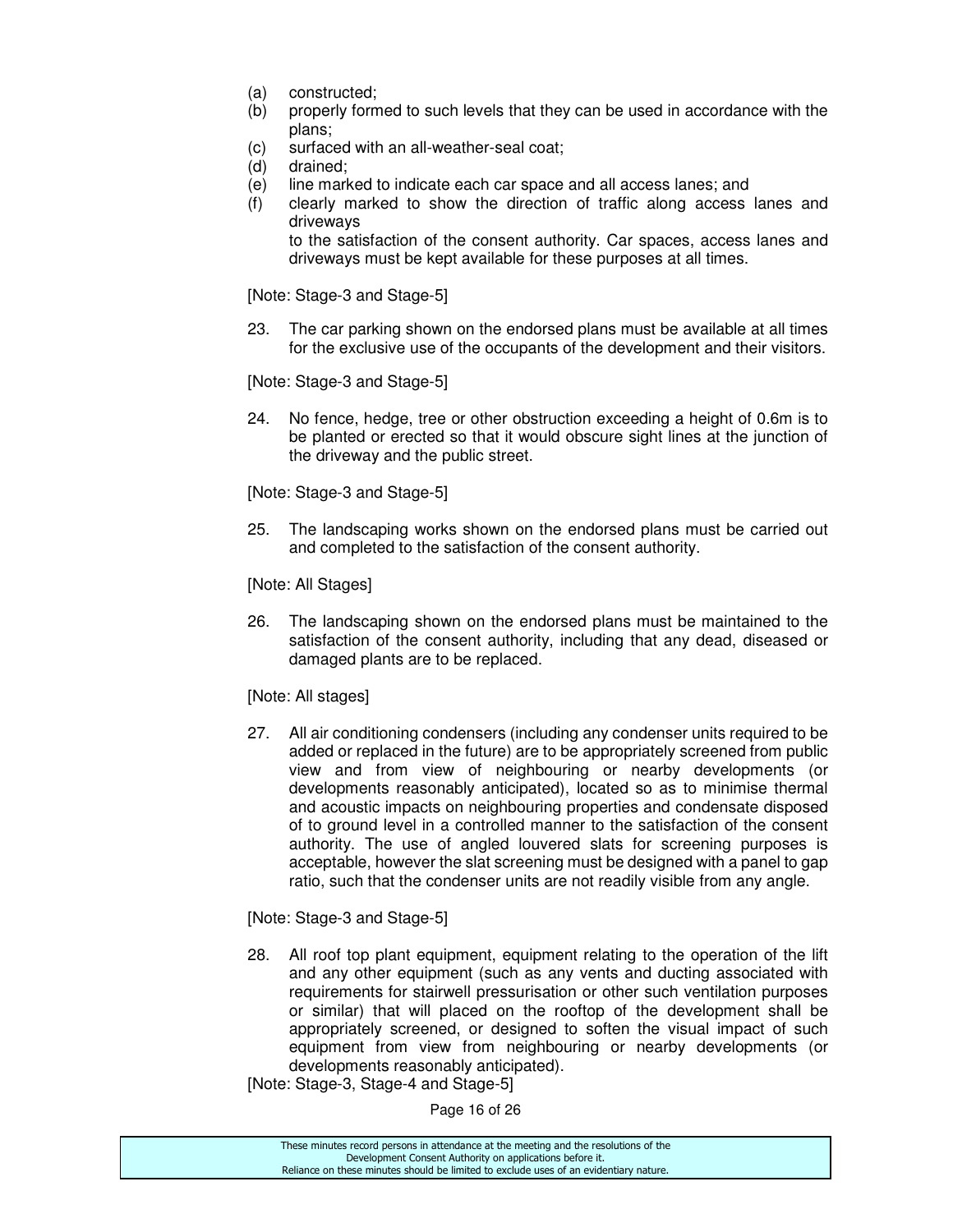29. All balconies are to be internally drained and discharge is to be disposed of at ground level and in a manner consistent with stormwater disposal arrangements for the site to the satisfaction of the consent authority.

[Note: Stage-3 and Stage-5]

30. All pipes, fixtures, fittings and vents servicing any building on the site must be concealed in service ducts or otherwise hidden from view to the satisfaction of the consent authority.

[Note: Stage-3 and Stage-5]

31. All substation, fire booster and water meter arrangements are to be appropriately screened to soften the visual impact of such infrastructure on the streetscape, to ensure that the infrastructure is sympathetic to and blends in with the design of the building. Details will need to be resolved to the satisfaction of the consent authority in consultation with the Power and Water Corporation, and NT Fire and Emergency Services.

[Note: Stage-3 and Stage-5]

32. Storage for waste disposal bins is to be provided to the requirements of the Darwin Waterfront Corporation, to the satisfaction of the consent authority.

[Note: Stage-3 and Stage-5]

33. The loading and unloading of goods from vehicles must only be carried out on the land within the designated loading bay and must not disrupt the circulation and parking of vehicles on the land.

[Note: Stage-3]

34. All proposed work (including the provision or connection of services) within, or impacting upon the Kitchener Drive, Hughes Avenue, Anchorage Court and Jervois Road road reserves shall be designed, supervised and certified on completion by a practicing and registered Civil Engineer, and shall be in accordance with the standards and specifications of the Transport and Civil Services Division, Department of Infrastructure, Planning and Logistics. Design documents must be submitted to the Director Corridor Management, Transport and Civil Services Division for Road Agency Approval, irrespective of approvals granted by other authorities. No works within, or impacting upon NT Government road reserves are to commence prior to gaining Road Agency Approval, to the satisfaction of the consent authority.

# [Note: All Stages]

35. Swept path diagrams for the design vehicle/maximum sized vehicle intended to access the Kitchener Drive, Hughes Avenue, Anchorage Court and Jervois Road shall be provided with the detail design drawings submitted for Road Agency Approval to demonstrate the suitability of the intersection / access design geometry to the requirement of Transport and Civil Services Division, Department of Infrastructure Planning and Logistics, to the satisfaction of the consent authority.

[Note: All Stages]

Page 17 of 26

| These minutes record persons in attendance at the meeting and the resolutions of the  |
|---------------------------------------------------------------------------------------|
| Development Consent Authority on applications before it.                              |
| Reliance on these minutes should be limited to exclude uses of an evidentiary nature. |
|                                                                                       |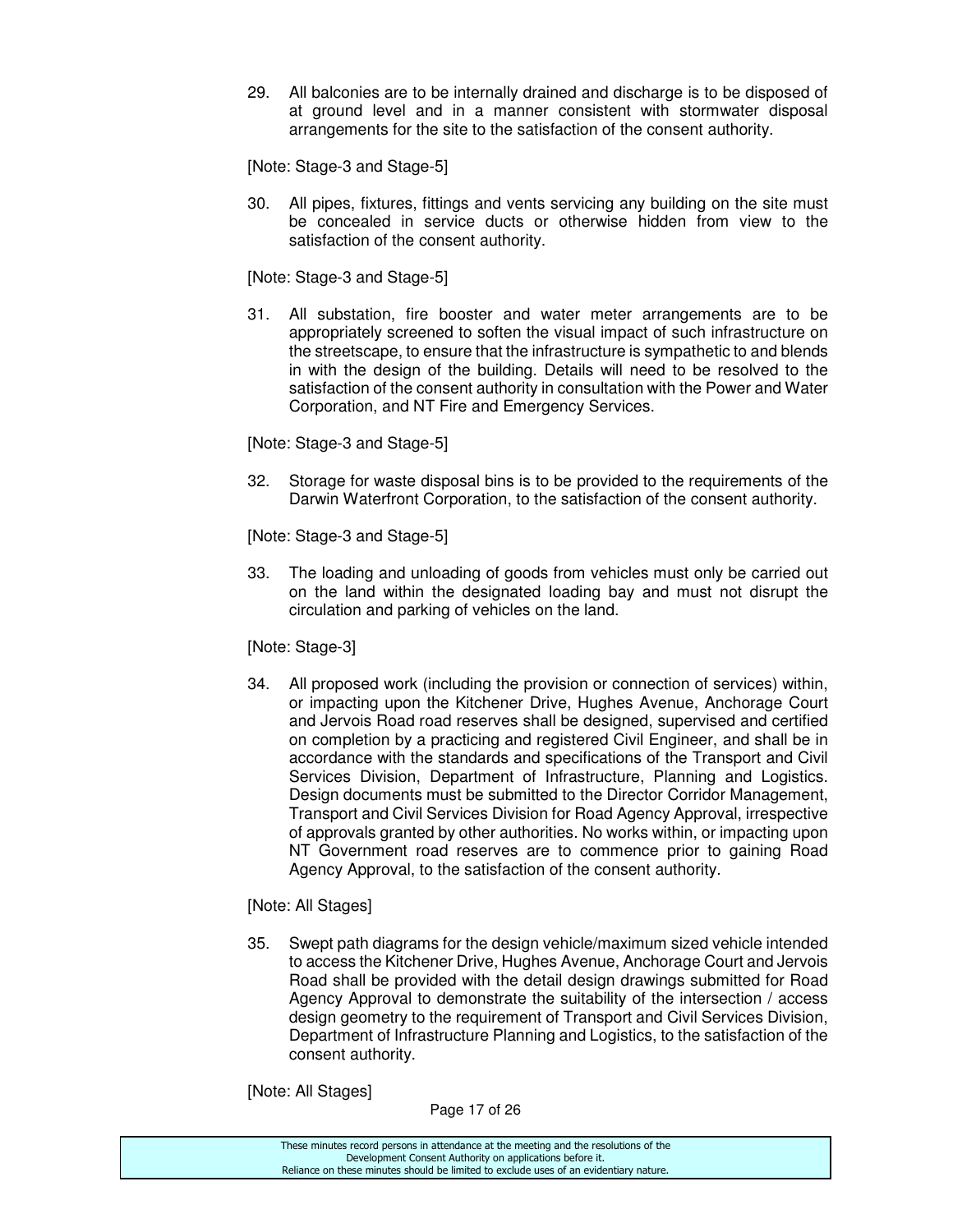36. Any proposed work (including the provision or connection of services) within, or impacting upon the Kitchener Drive, Hughes Avenue, Anchorage Court and Jervois Road road reserves shall be in accordance with the standards and specifications of the Transport and Civil Services Division, Department of Infrastructure, Planning and Logistics.

[Note: All Stages]

37. Upon completion of any works within or impacting upon the Kitchener Drive, Hughes Avenue and Jervois Road road reserves, the road reserves shall be rehabilitated to the standards and requirements of the Transport and Civil Services Division, Department of Infrastructure, Planning and Logistics and the Darwin Waterfront Corporation, to the satisfaction of the consent authority.

[Note: All Stages]

38. Any floodlighting or security lighting provided on site is to be shielded in a manner to prevent the lighting being noticeable or causing nuisance to Kitchener Drive, Hughes Avenue, Anchorage Court and Jervois Roads traffic or surrounding residential areas, to the satisfaction of the consent authority.

[Note: All Stages]

39. The development must be designed and constructed to comply with the recommendation of the acoustic report prepared by the WSP. A statement from a suitably qualified acoustic engineer confirming compliance with the recommended acoustic treatments identified in the report must be submitted prior to occupation of the development, to the satisfaction of the consent authority.

[Note: Stage-3 and Stage-5]

40. A Compliance Certificate under the Swimming Pool Safety Act issued by the Swimming Pool Safety Authority is required for the swimming pool/s prior to the commencement of the use/development, to the satisfaction of the consent authority.

[Note: Stage-3 and Stage-5]

41. Confirmation shall be provided to Development Assessment Services (in the form of an email addressed to the Power and Water Corporation) from a suitable qualified professional confirming that all new number labels have been correctly installed at the Customer's Metering Panel(s) and water meters (where applicable). Please provide a copy of an email addressed to both landdevelopmentnorth@powerwater.com.au and powerconnections@powerwater.com.au.

[Note: Stage-5]

42. Dust control measures must be employed throughout the construction stage of the development to the requirements of the Environment division of the Department of Environment and Natural Resources, to the satisfaction of the consent authority.

[Note: All Stages]

Page 18 of 26

| These minutes record persons in attendance at the meeting and the resolutions of the  |
|---------------------------------------------------------------------------------------|
| Development Consent Authority on applications before it.                              |
| Reliance on these minutes should be limited to exclude uses of an evidentiary nature. |
|                                                                                       |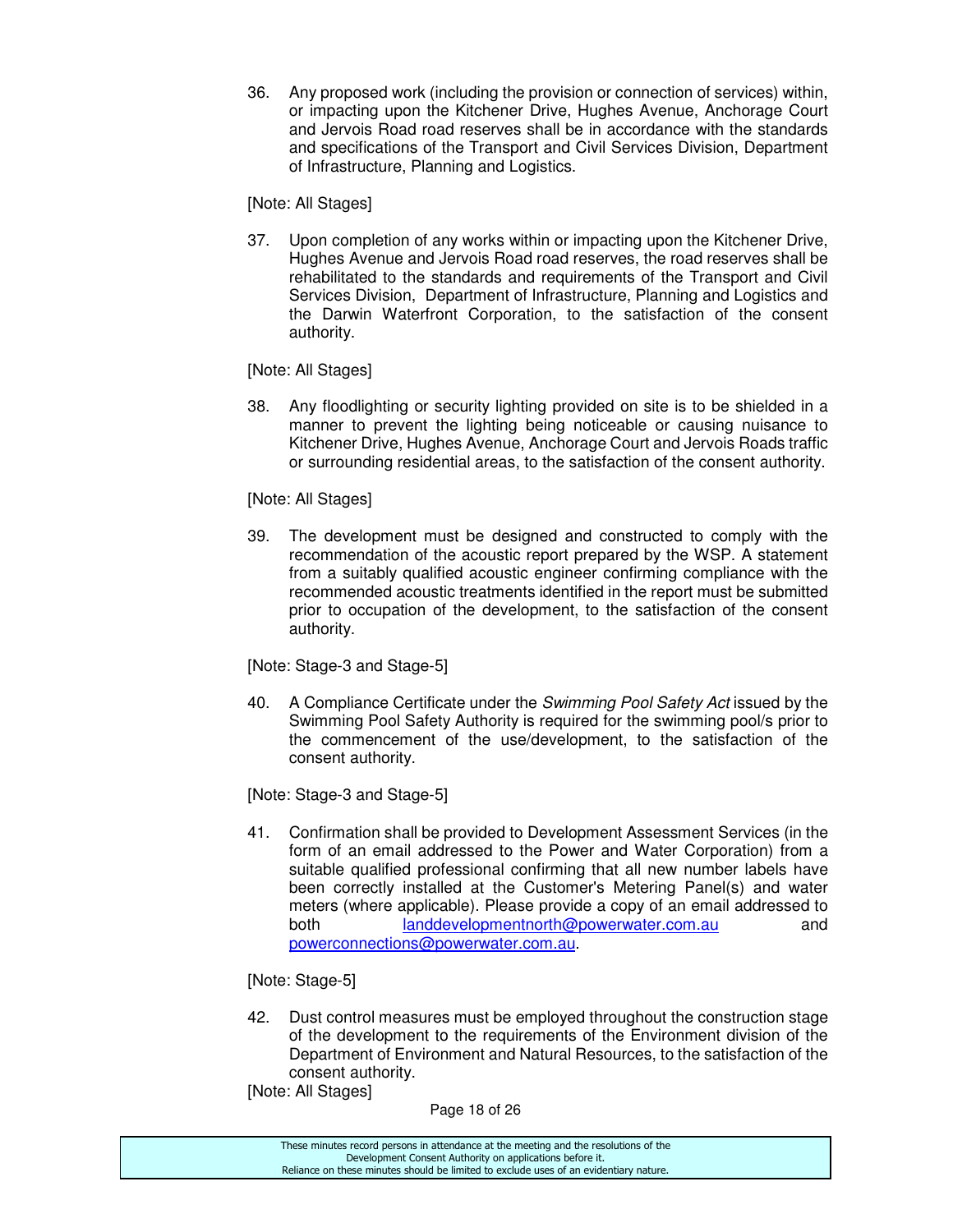43. Prior to the use/occupation of the development and connection of services (i.e. power and water), the owner of the land must apply for street addressing from the Surveyor-General of the Northern Territory. This will form the legal address and will be required to be placed on the meters within the development in accordance with the allocation. An Occupancy Permit will not be able to be granted until such time as addressing is obtained.

[Note: Stage-5]

44. Prior to the issue of the Certificate of Compliance, the applicant/land owner must provide confirmation from a suitably qualified person that the finished floor levels for the habitable rooms are 300mm above the flood level of the site.

[Note: Stage-3 and Stage-5]

[Note: The maximum PSS level (100 Year Average Recurrence Interval (ARI)) of the surge affected area is approximately 5.58m Australian Height Datum (AHD). The maximum SSS level (1000 Year Average Recurrence Interval ARI)) of the surge affected area is approximately 6.48m AHD]

# **NOTES:**

- 1. The Power and Water Corporation advises that the Water and Sewer Services **Development** Development Section (landdevelopmentnorth@powerwater.com.au) and Power Network Engineering Section (powerconnections@powerwater.com.au) should be contacted via email a minimum of 1 month prior to construction works commencing in order to determine the Corporation's servicing requirements, and the need for upgrading of on-site and/or surrounding infrastructure.
- 2. If you choose nbn to service your development, you will need to enter into a development agreement with nbn. The first step is to register the development via http://www.nbnco.com.au/develop-or-plan-with-thenbn/new-developments.html once registered nbn will be in contact to discuss the specific requirements for the development. Nbn requires you to apply at least 3 months before any civil works commence. All telecommunications infrastructure should be built to nbn guidelines found at http://www.nbnco.com.au/develop-or-plan-with-the-nbn/newdevelopments/builders-designers.html
- 3. The site is subject to the 'Defence Areas Control Regulations (DACR)'. All temporary structures, higher than 15m above ground level, including, but not limited to, additional buildings, light poles, cranes used during construction, vegetation etc., require approval from the Department of Defence.
- 4. The Department of Defence (DoD) advices that the proposed motel and restaurant meet the requirement for reporting of tall structures. The DoD requests that the applicant provide Air Service Australia (ASA) 'as constructed' details. The details can be emailed to ASA at vod@airservicesaustralia.com.

Page 19 of 26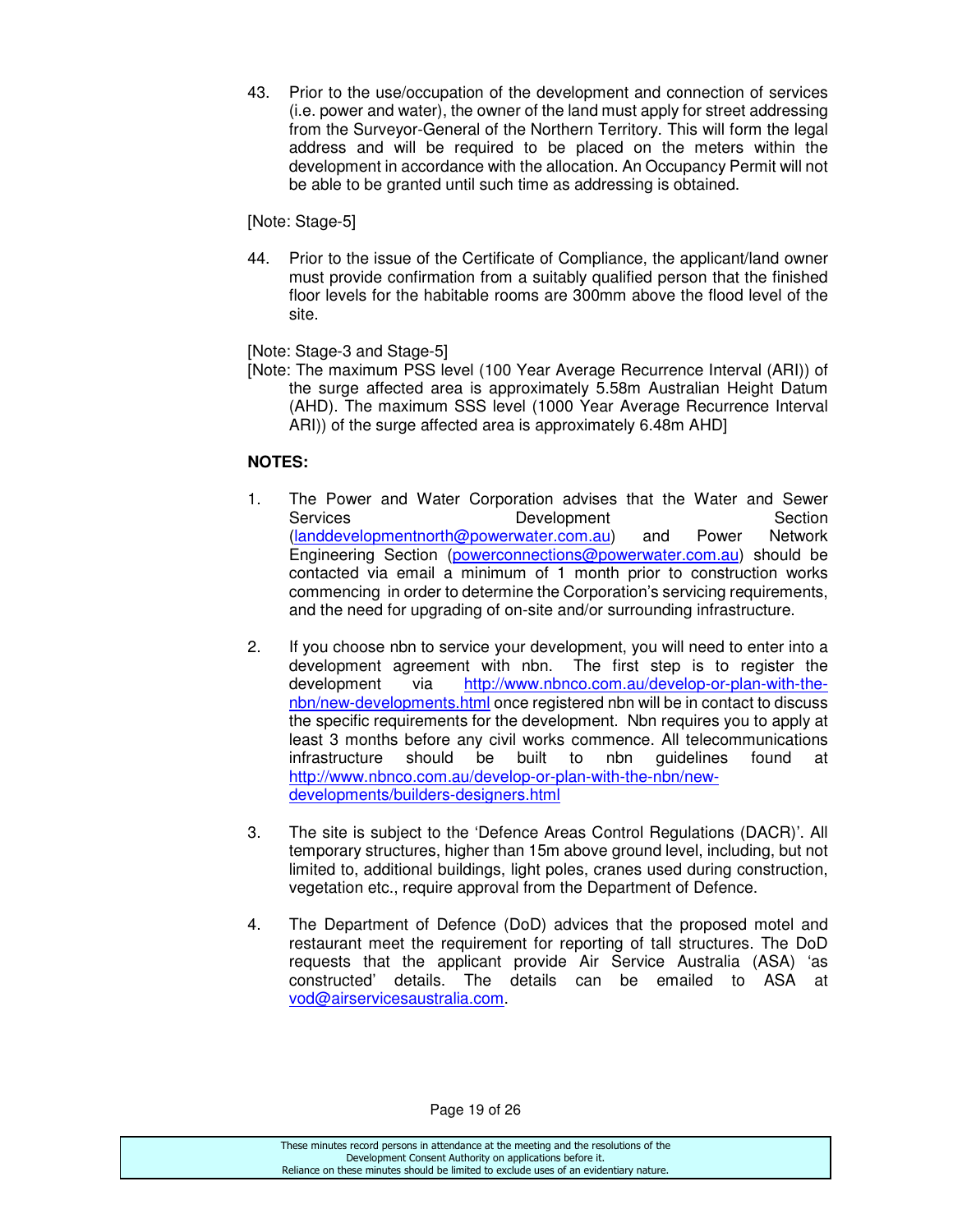5. A "Permit to Work within a Road Reserve" will be required from the Transport and Civil Services Division, Department of Infrastructure, Planning and Logistics and/ or City of Darwin as the case may be before commencement of any work within the road reserve.

[Note: Approval from City of Darwin required for Stage-4 only where the skywalk interfaces with City of Darwin infrastructure]

6. Any proposed works on/over City of Darwin property shall be subject to separate application to City of Darwin and shall be carried out to the requirements and satisfaction of City of Darwin.

[Note: Approval from City of Darwin required for Stage-4 only where the skywalk interfaces with City of Darwin infrastructure]

- 7. The Transport and Civil Services Division, Department of Infrastructure, Planning and Logistics advise that loads of all trucks entering and leaving the site of works are to be constrained in such a manner as to prevent the dropping or tracking of materials onto streets. This includes ensuring that all wheels, tracks and body surfaces are free of mud and other contaminants before entering onto the sealed road network.
- 8. The Environment division of the Department of Environment and Natural Resources advises that during the excavation, the basement may fill with turbid sediment laden stormwater. The proponent should ensure that any pitwater discharged from the development is in accordance with their document Guidelines to prevent pollution from building sites.
- 9. The Surveyor-General advises you should immediately make application for unit/street addresses to the Survey and Land Records unit on (08) 8995 5354 (surveylandrecords@nt.gov.au).
- 10. The Land Information Group of the Department of Infrastructure, Planning and Logistics advises that that contact should be made in relation to potential land tenure issues and the registration of interests over the subject parcels.
- 11. The development and use hereby permitted should be designed, constructed, registered and operate in accordance with the National Construction Code of Australia, the NT Public Health Act and Regulations, the NT Food Act and National Food Safety Standards.
- 12. The permit holder is advised that the proposal may have assessment implications under the Waste Management and Pollution Control Act. More information can be found on the Northern Territory Environment Protection Authority website at: https://ntepa.nt.gov.au/waste-pollution. The applicant is encouraged to contact the NT EPA on (08) 8924 4218 or ntepa@nt.gov.au
- 13. There are statutory obligations under the Weeds Management Act to take all practical measures to manage weeds on the property. For advice on weed management please contact the Department of Environment and Natural Resources.
- 14. The Aboriginal Areas Protection Authority recommends that the permit holder obtain an Authority Certificate to indemnify against prosecution under

Page 20 of 26

| These minutes record persons in attendance at the meeting and the resolutions of the  |
|---------------------------------------------------------------------------------------|
| Development Consent Authority on applications before it.                              |
| Reliance on these minutes should be limited to exclude uses of an evidentiary nature. |
|                                                                                       |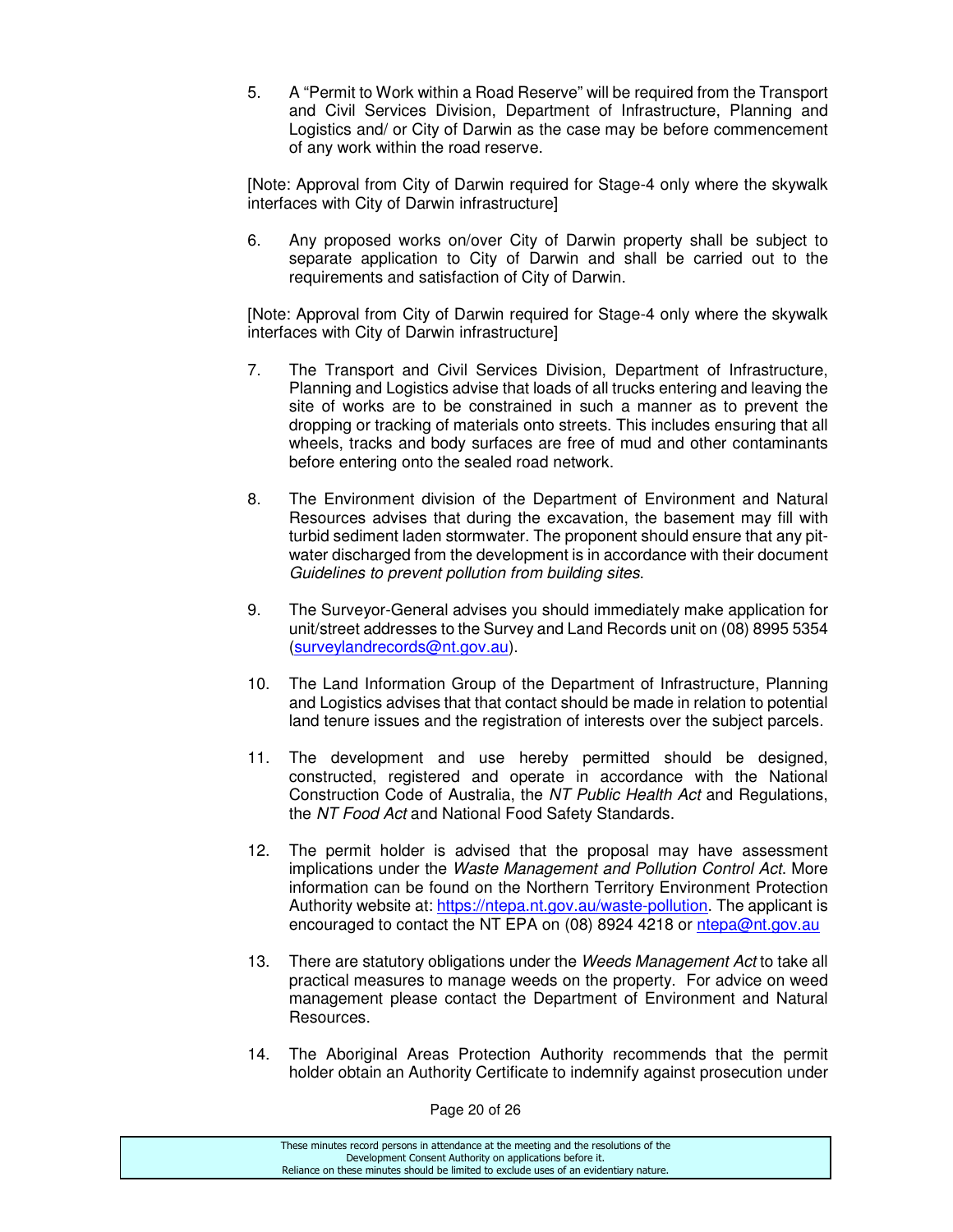the Aboriginal Sacred Sites Act. For advice on how to obtain a certificate please contact the Aboriginal Areas Protection Authority.

- 15. Any proposed works which fall within the scope of the Construction Industry Long Service Leave and Benefits Act must be notified to NT Build by lodgement of the required Project Notification Form. Payment of any levy must be made prior to the commencement of any construction activity. NT Build should be contacted via email (info@ntbuild.com.au) or by phone on 08 89364070 to determine if the proposed works are subject to the Act.
- 16. The Environment division of the Department of Environment and Natural Resources advises that construction work should be conducted in accordance with the Authority's Noise Guidelines for Development Sites. The guidelines specify that on-site construction activities are restricted to between 7am and 7pm Monday to Saturday and 9am to 6pm Sunday and Public Holidays. For construction activities outside these hours refer to the guidelines for further information.

# **REASONS FOR THE DECISION**

1. Pursuant to section 51(a) of the Planning Act, the consent authority must take into consideration the planning scheme that applies to the land to which the application relates.

The Northern Territory Planning Scheme (the Scheme) applies to the land. The proposal includes the development of two buildings; one for a motel and restaurant and the other for 24 x 3 bedroom multiple dwellings, which is consistent with the primary purpose of Zone CB (Central Business) which is to provide for a diversity of activities including administrative, judicial, professional, office, entertainment, cultural, residential and retail and other business activities with a commitment to the separation of incompatible activities. A skywalk is also proposed which will provide a connection to the waterfront area from the Darwin CBD. The skywalk starts at the Esplanade and terminates at level eight of the motel. A lift tower provides a connection to Goyder Park.

 Pursuant to Clause 2.7 (Reference to Policy) of the Scheme, the interpretation of the Planning Scheme and the determinations of a consent authority must have regard to the policies and planning concepts expressed in those documents appearing in Part 8 or Schedule 2 and ensure that a use or development is consistent with them. The clause further states that where there is an inconsistency between any applicable policy and this Planning Scheme, the provisions of the Scheme will prevail.

 Part 8 of the Scheme includes Clause 14.1.1 Darwin City Waterfront Planning Principles and Area Plan which guides future development within the Darwin Waterfront Area. The Authority determined that the proposal was consistent with the Planning Principles outlined for the Darwin Waterfront, including:

The proposed development will have no perceivable impacts on shipping and navigation aids. Also no issues are raised regarding future access to the Port.

Page 21 of 26

| These minutes record persons in attendance at the meeting and the resolutions of the  |
|---------------------------------------------------------------------------------------|
| Development Consent Authority on applications before it.                              |
| Reliance on these minutes should be limited to exclude uses of an evidentiary nature. |
|                                                                                       |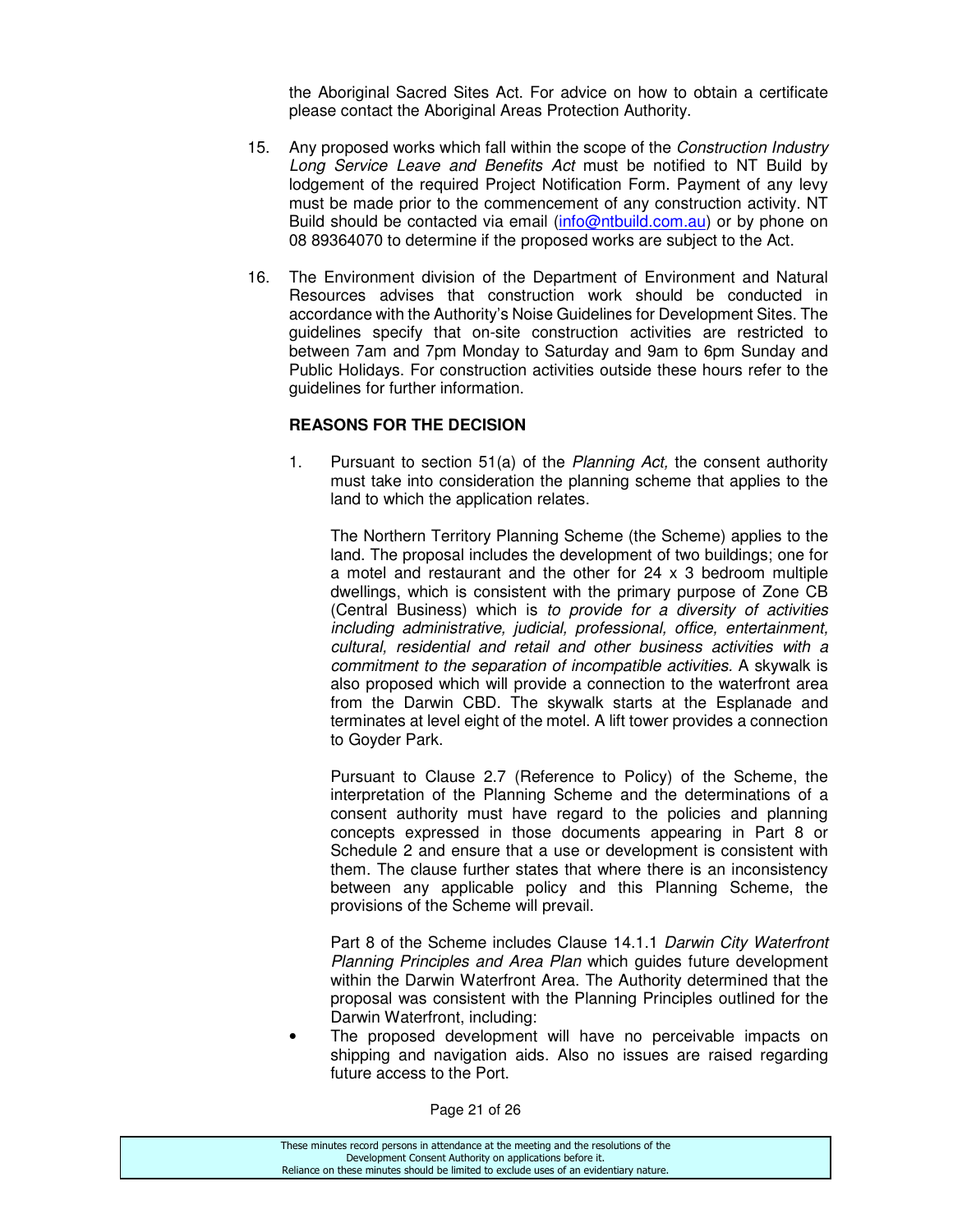- The development does not prejudice the supply of utility services to surrounding wharves or their users.
- The proposal will have no effect on the current refuelling operations. The Naval Fuel Installation is no longer in use and refuelling is undertaken by road fuel tanker. The Aboriginal Sacred Site referred to is a considerable distance from the area of proposed works.
- Goyder Park has been considered as an important role in the development as a meeting place and node within the pedestrian circulation hub to enhance these connections through provision of a shared zone and lift access from the skywalk to the park.
- The ground floor of the motel incorporates all the operational elements associated with a use of this scale such as a grand foyer, lobby, large pre-function room, dining areas, terrace and entrance way. The ground floor building design adds to the convivial outcome with the use of deep verandahs, extensive glass and effective connection between the various indoor rooms and outdoor areas. The ground floor of the residential complex has been designed to be used as a communal space with the inclusion of a gym, shared dining and lounge facilities, incorporating a direct relationship to a large outdoor deck and pool.
- The waterfront access will provide a pedestrian and cyclist link from the cruise ship terminal to Jervois Park and Goyder Park and link to the shared path, providing a key piece of connectivity within the public realm. The large trees and landscaping from the hotel grounds will offer shade and interest along its length. The landscape plan proposes a wide variety of trees, palms and shrubs, with the inclusion of over 40 different species. The landscaping located towards the north and east of the site is dominated by shrubs and palms, providing a landscaped buffer between the roadway and fence within the site. The articulation of the fence line and use of landscaping in this manner provides the impression of a wider road corridor along Kitchener Drive, greater sight lines and improved aesthetic outcome. Both the motel and residential components of the development have been oriented so that windows, balconies and verandahs overlook public spaces and streets.
- The application demonstrates the incorporation of intelligent water management practices including advanced irrigation systems which reduce water requirements. The tree species selected include large canopy trees that will provide shade to the pedestrian footpath linking the site to existing footpaths in the surrounding area.
- A sea wall will provide site protection from storm surge in addition to providing ground retention for the intended development of the site. The sea wall has also been designed to facilitate public access with the incorporation of a 4m-wide pedestrian and cycling thoroughfare.
- The enabling works will raise the ground level of the motel and residential sites (proposed Lot A and Lot B) to above RL 6.5m AHD. Habitable motel areas will be RL 8m AHD or greater.

Subclause 1 of Clause 14.1.1 requires the development to *provide a* diversity of uses that reinforce the area's primary focus for leisure, entertainment and waterside living while reflecting its maritime and historical connections including; tourist accommodation; and range of residential developments. The proposed development is within the south western portion of the Area Plan drawing which identifies the area for the development of residential and mixed use comprising of residential and commercial. The proposal is for the development of a

Page 22 of 26

| These minutes record persons in attendance at the meeting and the resolutions of the  |  |
|---------------------------------------------------------------------------------------|--|
| Development Consent Authority on applications before it.                              |  |
| Reliance on these minutes should be limited to exclude uses of an evidentiary nature. |  |
|                                                                                       |  |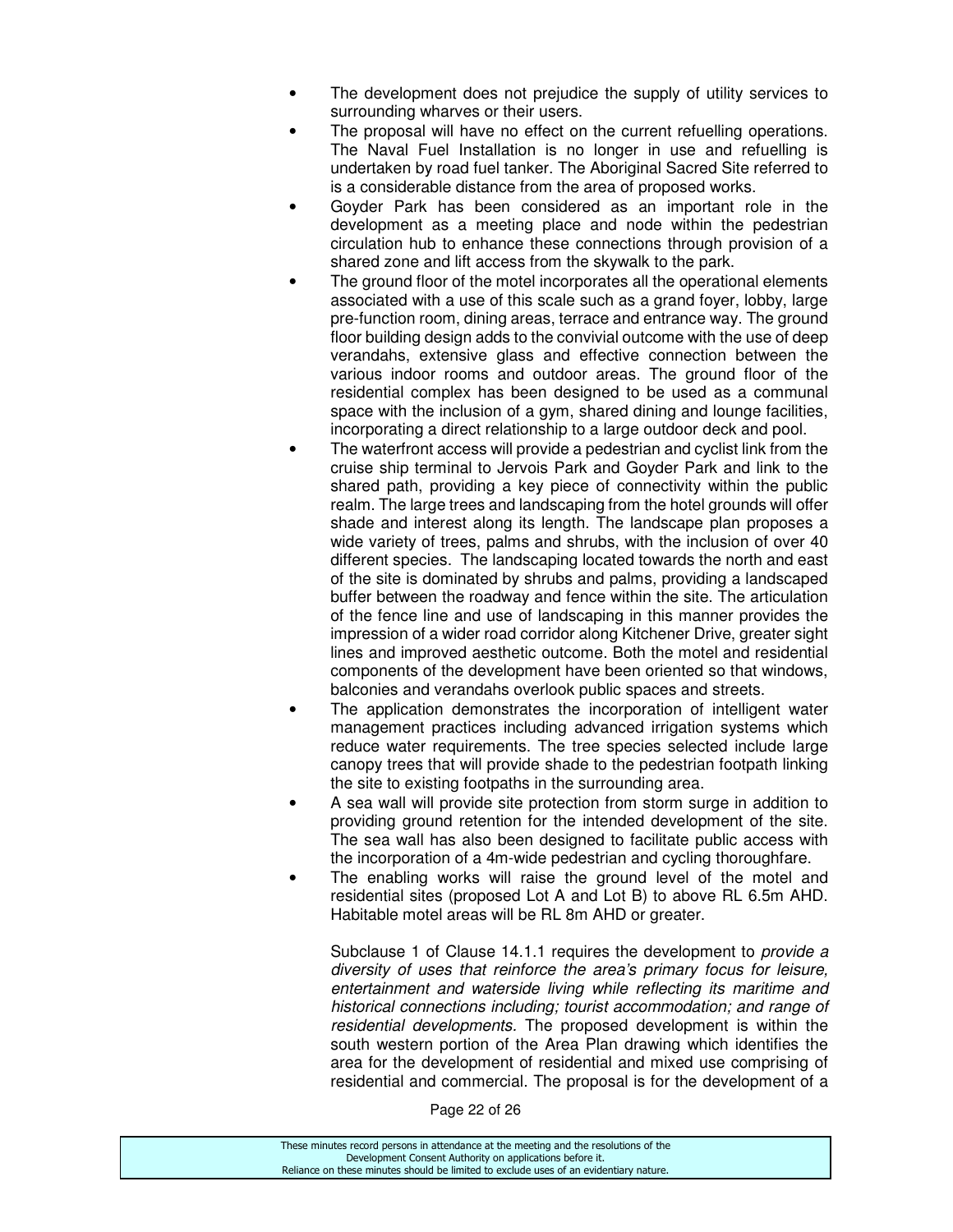motel and multiple dwellings which aligns with the Planning Principles and Area Plan.

 Subclause 3(a) of Clause 14.1.1 requires preservation of nominated key views from Government House to the water and wharves. Further, the Area Plan drawing accompanying Clause 14.1.1 shows the key view lines from Government House to the water and wharves. The proposal includes a skywalk which originates on the Esplanade and connects with the motel at level eight. A portion of the skywalk runs near Government House.

 The Authority noted that the detailed visual assessment of Government House provided by the applicant highlights that the western views of Government House remain unaffected due to the location of the skywalk, and the current views to and from the eastern terrace of Government House are screened by the large trees and dense vegetation with the exception of the southern end of the terrace, which provides views towards the southeast. The horizontal views are kept clear allowing the views towards Cox Peninsula to be maintained. The assessment noted that the southern terrace of Government House has been consistently used for private purposes and therefore privacy in this area will be maintained through the use of appropriate screening. The Authority noted that while the application proposes to screen sections of the skywalk, no such details are currently shown on the plan and therefore a condition precedent to provide amended plans to show screening is included on the development permit.

The applicant at the meeting demonstrated that the proposed skywalk will not interfere with the views from the Government House to the Water and Wharves as the alignment sits above the view lines of the Government House from the terraces. The applicant explained that lowering the height of the skywalk will have more impacts on the key views from the Government House and that extensive work has been carried on the alignment of the skywalk and the current alignment is considered as the best scenario under the requirements of the Area Plan. The Authority noted that the Heritage Division of the Department of Tourism and Culture confirmed that there are no issues or concerns with the construction of the motel and that an application in relation to the skywalk (due to it encroaching on an existing declared heritage place) has been received by the Heritage Council. The application will be determined by the Minister responsible for the administration of the Heritage Act and the Heritage Council advised that there is no reason why the Minister cannot approve the proposed skywalk in its current form. Mr Mark Ashley, Executive Director, Heritage, Department of Tourism and Culture at the meeting acknowledged that the Heritage Council noted that although the proposed skywalk intersects with the land on which Government House sits, this does not have an undue impact on the heritage significance of Government House as described in the Statement of Heritage Value. The Authority, while acknowledging that there appears to be no impediments to the Minister for Tourism and Culture approving the application under the Heritage Act, determined to include a condition on the development permit requiring that confirmation be provided prior to the endorsement of plans for the skywalk stage of the development.

Page 23 of 26

| These minutes record persons in attendance at the meeting and the resolutions of the  |
|---------------------------------------------------------------------------------------|
| Development Consent Authority on applications before it.                              |
| Reliance on these minutes should be limited to exclude uses of an evidentiary nature. |
|                                                                                       |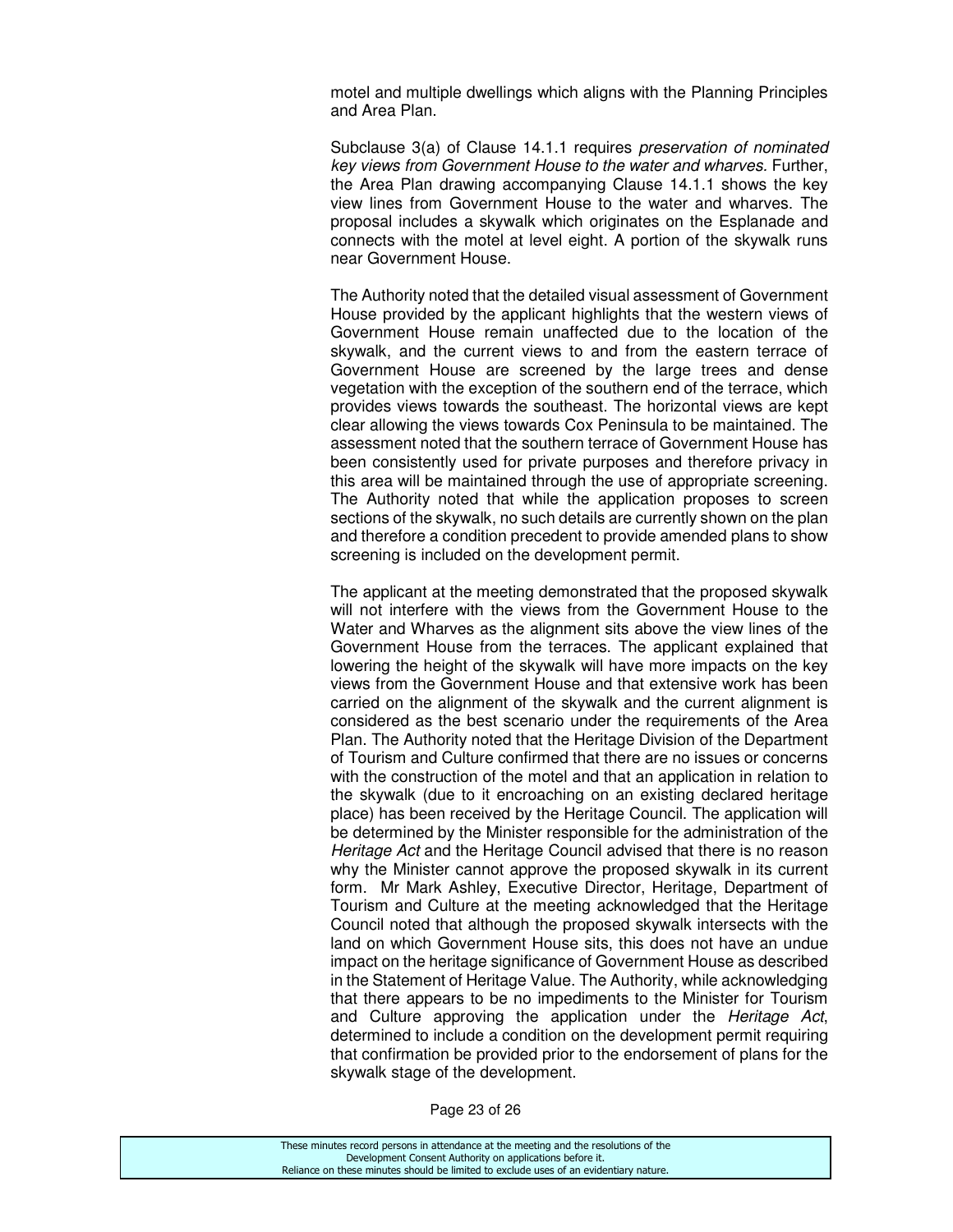Subclause 4(e) of Clause 14.1.1 requires uninterrupted public access to the water's edge for the full extent of the site having regard to security, safety and operational requirements of users of the wharves. The provision of a 4m-wide pedestrian and cycling thoroughfare formed part of a separate planning application for the purpose of subdivision (PA2016/0215) and uninterrupted public access will be secured by the formal grant of a right of way easement in favour of the Northern Territory.

 Subclause 6 of Clause 14.1.1 requires the development to relate the scale of development to both the surroundings and to reflect the desired future character by "generally siting development below the level of the vegetated escarpment" and "incorporating a range of building heights within identified building areas".

The area for the proposed development is within the south western portion of the Area Plan drawing, which shows building heights of 27.5m and 48.5m. The proposal includes a motel, residential tower and a skywalk, with building heights of 39.90m, 37.50m and 36.50m respectively. The Authority noted that the motel and residential building does not extend beyond the top of the existing vegetation along the escarpment. The tree canopy is extensive and will generally screen the motel and residential development when viewed from the pedestrian realm on the Esplanade. Further the small footprint of the buildings together with the large landscape areas enhance the amenity of the area. The design of the building also responds to its interface with other uses and the need to maximise the benefits to the site users.

2. Clause 2.5 (Exercise of Discretion by the Consent Authority) requires that the Authority only vary requirements specified in Part 4 of the Planning Scheme where it is satisfied that special circumstances justify the granting of consent.

 The Authority noted that the basement carpark of the motel appears to be functional and appropriately designed, however a variation to the design of the carpark is proposed where the layout does not provide separate access to every car parking space. This occurs for parking spaces 197 – 204 which are stacked behind parking spaces 117 – 127 (tandem car parks). The Authority supported a variation to the requirements of Clause 6.5.3 (Parking Layout) of the Scheme as the applicant confirms that these car parking spaces will be reserved for the motel guests as 'Valet Parking' and will be managed by the motel staff only. The Authority considered that provided these spaces are maintained for its intended purpose the compliance with the requirement of the clause is achieved. Further, a condition requiring a suitably qualified person to confirm the parking design meets the applicable Australian Standard will ensure that the car parking is functional in accordance with the requirements of Clause 6.5.3.

Page 24 of 26 The residential component of the development provides 52 spaces. This includes 24 at the basement and 24 at ground level (undercroft), with 4 additional visitor spaces. The Authority noted that the basement car parking appears to be functional and appropriately designed whereas, a variation to the design of the ground level carpark is proposed where two carpark spaces are located less than 3m from a

| These minutes record persons in attendance at the meeting and the resolutions of the  |
|---------------------------------------------------------------------------------------|
| Development Consent Authority on applications before it.                              |
| Reliance on these minutes should be limited to exclude uses of an evidentiary nature. |
|                                                                                       |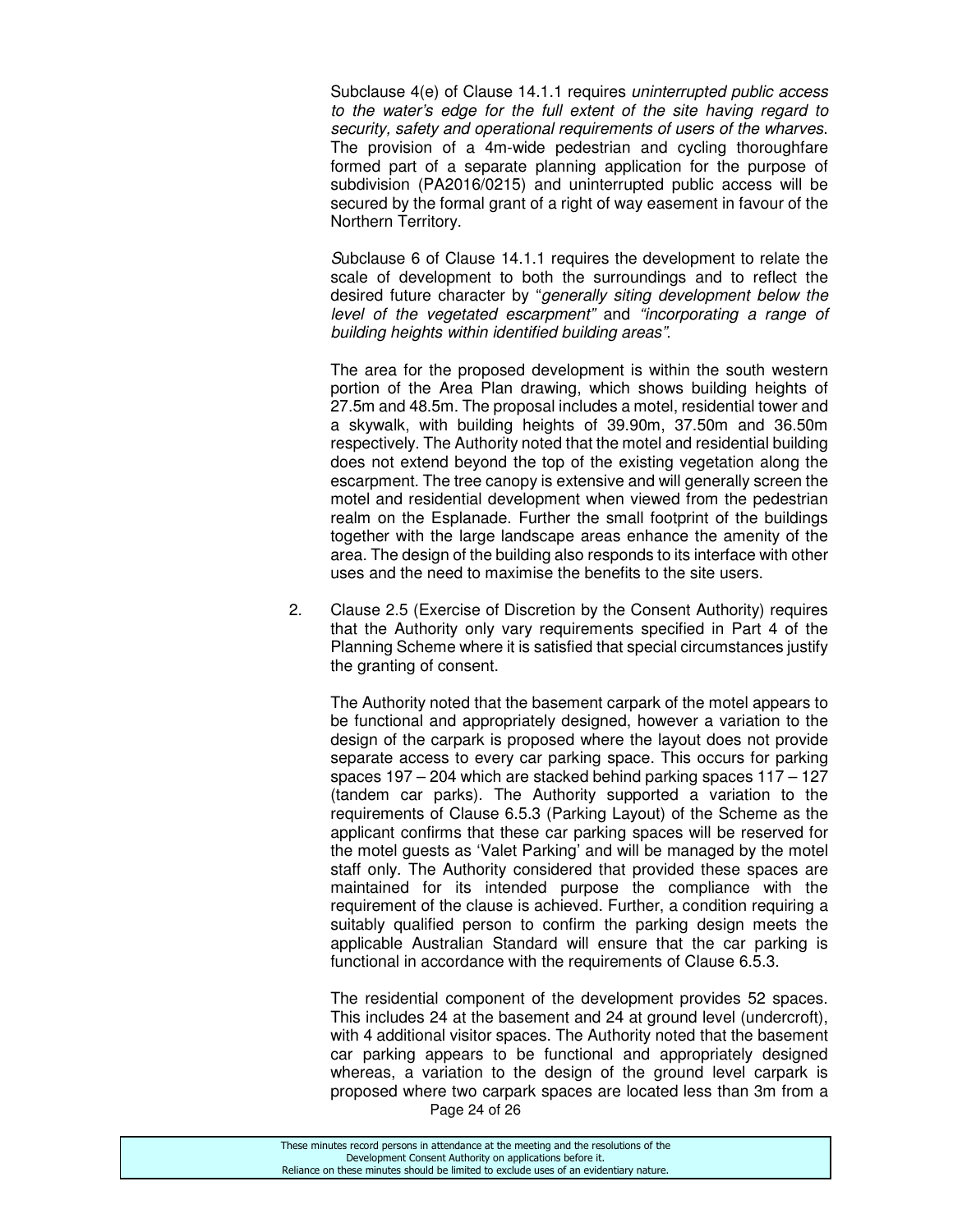road. This occurs at spaces 11 and 12 located adjacent to the proposed pedestrian pathway. The Authority supported a variation to the requirements of Clause 6.5.3 (Parking Layout) of the Scheme as the report prepared by Development Assessment Services noted that these parking spaces will not be visible from the pedestrian path due to the level difference between the pedestrian path and building footprint. Also, it was considered that the vertical concrete wave barrier provided along the boundary as well as the provision of 1.8m high fencing as shown on the landscape plan will further screen the parking area.

 The Authority acknowledged that the proposal is fully compliant with all other requirements under Part 4 of the Scheme.

3. Pursuant to section 51(e) of the Planning Act, the consent authority must take into consideration any submissions made under Section 49, and any evidence or information received under section 50, in relation to the development application.

The application was advertised in the NT News on 25<sup>th</sup> May 2018 and placed on public exhibition for a period of two weeks. 22 public submissions were received in relation to the application. All submissions received were considered in detail by the Authority.

 The Authority noted that a number of submissions in support acknowledge that the proposed development will provide ongoing economic opportunities within the construction and hospitality industry. The submissions also acknowledge that the proposal will deliver a world-class waterfront development in Darwin including luxury hotel and apartments, additional public spaces, foreshore access, iconic architecture and an exclusive pedestrian access link to the CBD through the skywalk. Mr O'Gallagher and Mr Weeks both spoke in support of the proposal and acknowledged the benefits, both long and short-term, that such a development will bring to the NT.

 Mr Wood spoke further to his written submission and clarified that he was not in objection to the proposal overall but did have concerns in relation to the skywalk component, in particular that it should not impact on historical buildings. Mr Wood advised that he did not realise that an area plan for the Darwin Waterfront was still in place but having recently learnt of its existence he advised that it should be complied with.

 Ms Tastula, Ms Clinch and Mr Hocking all spoke further to their written submissions and raised a number of concerns with the proposal including the location of the skywalk and its proximity to Government House; the provision of public access to the water's edge; the architectural design of the proposed buildings; traffic circulation; the cultural and heritage significance of the area; and the overall scale of the proposed development.

Page 25 of 26 The Authority read, heard and considered all submissions in detail and ensured that these submissions formed an integral part of the determination. The Authority carefully considered the matters raised in relation to compliance with the Scheme requirements which have been